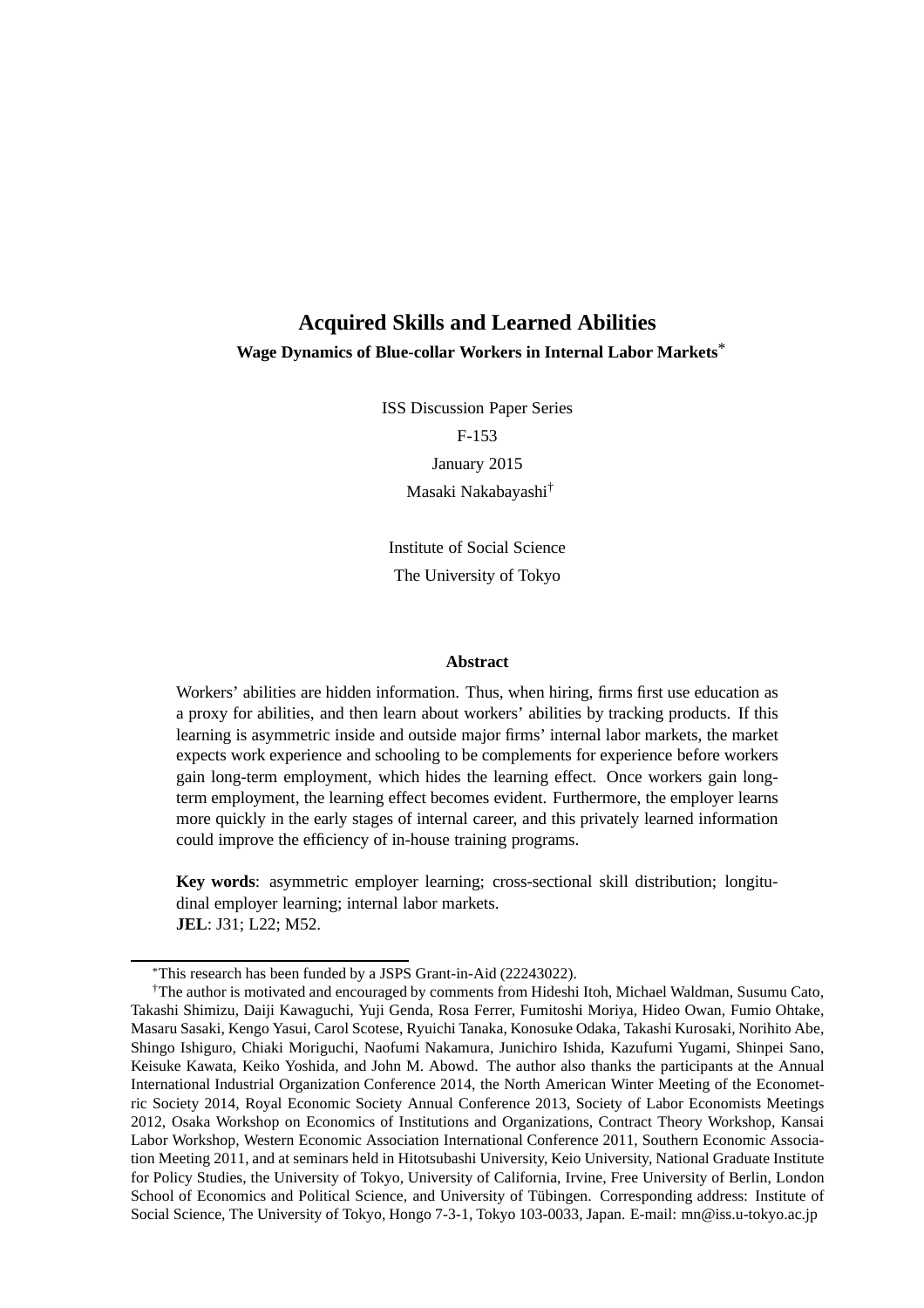## **1 Introduction: Warp and weft**

Workers' innate abilities and acquired skills determine their current productivity. Thus, it is efficient to correlate the wage distribution with the cross-sectional distribution of innate abilities and acquired skills. Abilities also determine the speed and depth of future skill acquisition. Therefore, when recruiting, employers are interested in workers' innate abilities as well as skills they have already acquired. However, workers' innate abilities are generally private information when they enter the labor market and, hence, employers use a proxy to predict these abilities. If innate abilities affect skill acquisition at school as well as productivity and skill acquisition in the workplace, educational background can be used as a proxy for abilities. Thus, employers often use education as a signal of abilities, and not just as certificates of acquired skills (Spence (1973); Arrow (1973); Riley (1979); Hungerford and Solon (1987); and Jaeger and Page (1996)). Then, after workers join the labor market, employers gradually learn about workers' true on-the-job abilities from their products in the longitudinal dimension (Farber and Gibbons (1996)).

The cross-sectional distribution of acquired skills affects differences in current productivity. At the same time, employers learn about workers' abilities in the longitudinal dimension. As a result, the two dimensions can provide a mixed picture in terms of empirical results, which have focused attention on the interaction term between years of schooling and work experience. If skill acquisition at both school and the workplace are affected by abilities, these acquired skills should be complements in the cross-sectional distribution, as assumed by Gibbons and Waldman (2006). Then, the interaction term between schooling and work experience in a wage regression should have a positive coefficient. This assumption is supported by some empirical research, such as Rubinstein and Weiss (2006) and Habermalz (2006).

However, Mincer (1974) found that this interaction term has a negative coefficient,<sup>1</sup> which other studies have confirmed. Following the literature on the signaling role of schooling, Farber and Gibbons (1996) give a clear-cut prediction. Employers first use education as a signal of ability when workers join the market. Then, they learn more about these abilities based on workers' experience after joining the labor market. Wages increase as workers' productivity increases owing to skill acquisition from work experience, but the signaling role of schooling declines as employers learn about workers' abilities. Thus, the relative impact of schooling on wage growth declines. This employer learning effect provides a non-positive coefficient for the interaction term between schooling and work experience in a wage equation in the antilogarithmic term, and a negative coefficient in a wage equation in the logarithmic term, as in Mincerian equations. Based on US data sets, this prediction is supported by studies such as Altonji and Pierret  $(2001)$ , Pinkston  $(2006)$ , Lange  $(2007)$ , and Schönberg  $(2007)$ .

In summary, as we show in section 2, if the cross-sectional complementarity between schooling and work experience dominates, then the interaction term should have a positive coefficient. However, if the employers' longitudinal learning effect dominates, then the coefficient should be negative. This simple point has been overlooked in the existing literature on this topic. Of course, the reality lies somewhere between these two extremes. In the United

<sup>&</sup>lt;sup>1</sup>See Mincer (1974), pp. 92–93.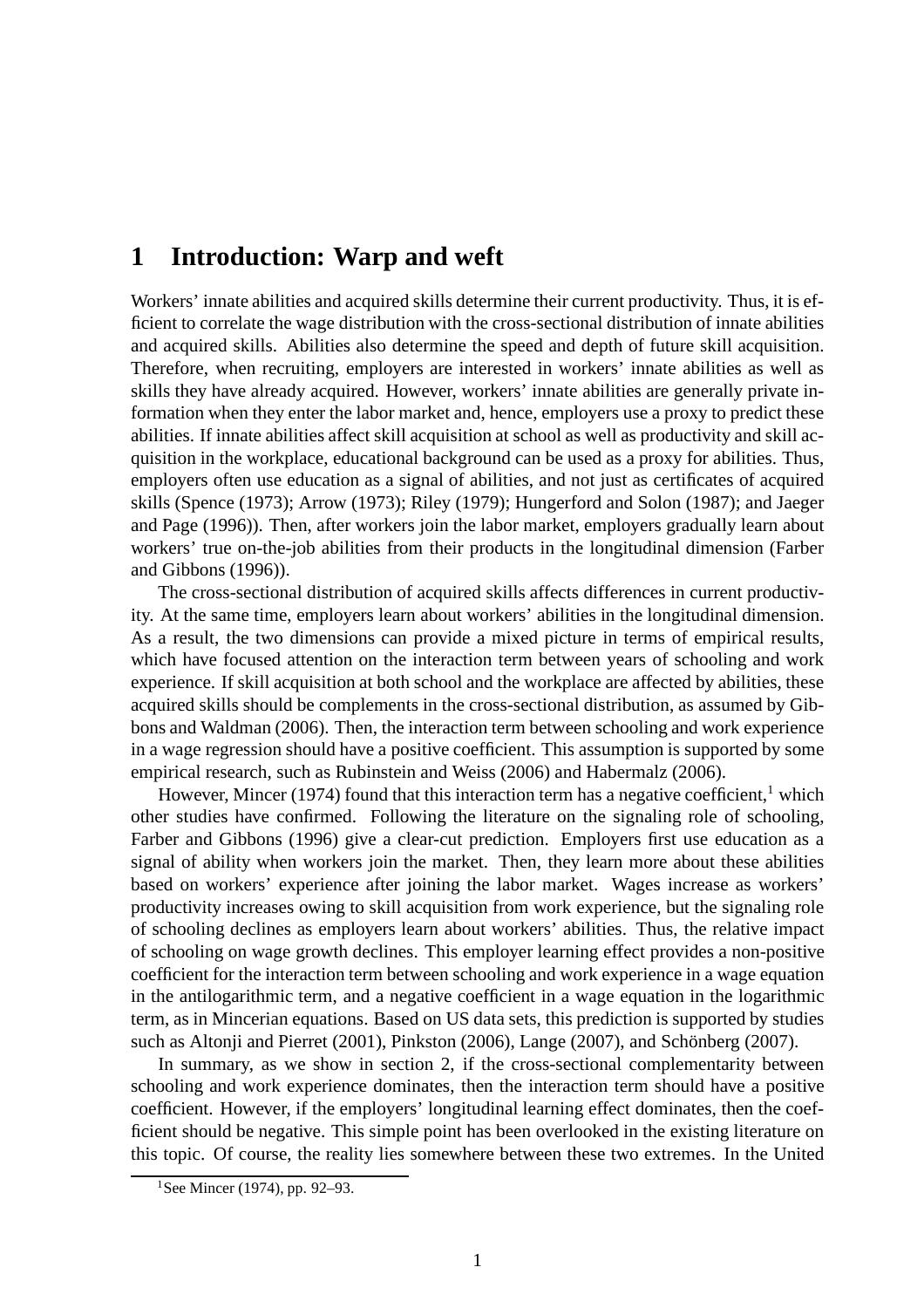States, the complementarity is observed more strongly in the case of young workers.<sup>2</sup> In Germany, the school system is closely linked to the apprentice system and, hence, schooling and work experience are more complementary than in the United States (Pischke and von Wachter (2008)). Thus, not surprisingly, the employer learning effect is only weakly observed in Germany (Bauer and Haisken-DeNew (2001) and Lluis (2005)). These real-real world situations have been recognized as mixed, without considering why they occur, though it is essential in order to understand the diversity of firm organizations in different economies (Waldman (2013)).

Another factor that causes observations to be mixed is that learning by current and potential employers in the market is asymmetric. Current employers learn about their employees' abilities more quickly than do outside potential employers (Schönberg (2007) and Pinkston (2009)). This implies that longer-term employment makes better employer learning possible (Mansour (2012)).

This asymmetry relates to a reality in the labor market. Employers in an industrial economy are far from uniform. Larger and more productive employers tend to manage longerterm employment and predominantly promote workers from within. Accordingly, they have a longer time to learn about their workers. Such personnel practices are called internal labor markets. We focus on these internal labor markets, using a newly built long-term panel data set of blue-collar workers in a major manufacturing firm. Here, we examine the warps of learning and the wefts of ability and skill distribution, enabling us to decompose the cross-sectional skill distribution of workers and the longitudinal learning by employers.

Section 2 presents the underlining theoretical framework and shows how it is transmitted to empirical contexts. A theoretical key point is that wage determination is distorted particularly for workers upgraded to upper notches of wage ladders. This, in turn, distorts the market expectation about workers' skill elements. Section 2 predicts that if employer learning is asymmetric between current and potential employers, and if skills acquired at workplaces are sufficiently firm-specific, then, in the mid-career market, employers expect work experience and schooling to be complements for workers who have not been promoted in previous employment and substitutes for workers who have been promoted. In other words, the market expectation of workers' skills in the cross-sectional dimension differs before and after workers are promoted. Therefore, assuming that job seekers in the mid-career recruiting market are dropouts of internal labor markets, our estimation framework separates labor market experience into before and after gaining long-term employment with a major firm.

Section 3 describes the data set, which needs to be large and to contain detailed intra-firm data to test our prediction. Thus, we build a new data set from first-hand wage records of blue-collar workers in a Japanese ironworks. This source of data provides us with two advantages. One is that major Japanese firms upgrade the basic wages for both blue-collar and white-collar regular workers every year, depending on observed and predicted performance. This means that every worker faces a test of fine-tuned promotion every year and the outcome is recorded. Basic wages do not include bonuses, overtime compensation, or other allowances, which depend on current performance or conditions. This means they do not change during a fiscal year after being set at the beginning of the year. Therefore, they capture the outcome

<sup>&</sup>lt;sup>2</sup>See Rubinstein and Weiss (2006), pp. 11–16, and Habermalz (2006), p. 130–133.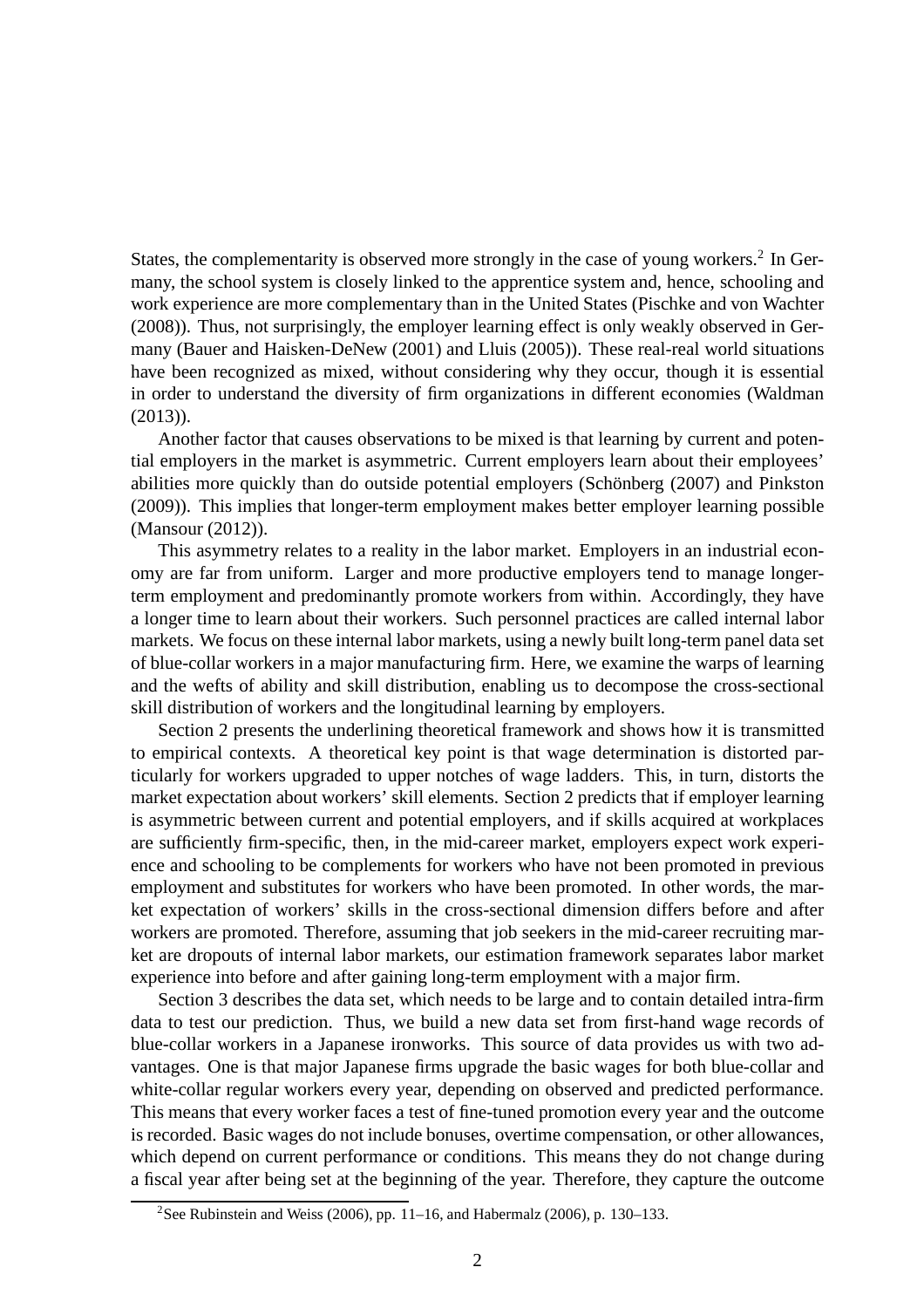of the employer's learning in the previous year, providing us with rich information about the annual promotion decisions in their wage records. The second advantage is that we can examine the wage dynamics of blue-collar workers under lighter institutional restrictions. Major Western firms, either American or European, operate under a collective bargaining framework with trade unions to determine the wages of blue-collar workers. In contrast, in Japan, unions do not intervene in determining individual wages and, hence, the wages of blue-collar workers are determined solely by management's evaluation as those of white-collar workers are.

Section 4 presents our empirical results. Our findings show that schooling and shortterm work experience at younger ages are expected to be complements in the market and that the employer learning effect is obscured. However, the employer learning effect is strongly evident once workers gain long-term employment at the case firm. Furthermore, once a worker gains employment with the case firm, learning is faster in the earlier internal career stages. The information learned in these earlier stages is used to screen employees with potential and, thus, to become trainees of the in-house training program.

## **2 Theoretical framework**

### **2.1 Skill acquisition and asymmetric employer learning**

To describe the skill acquisition process under asymmetric employer learning, our approach is based on DeVaro and Waldman (2012). The skeleton of their model was provided by Gibbons and Waldman (1999, 2006). They captured both skill acquisition and symmetric employer learning within a model, which had been requested by empirical works such as Ariga, Ohkusa and Brunello (1999). Then DeVaro and Waldman (2012) introduced an asymmetric learning environment, assuming a competitive labor market. Here, realized performance was only observable by current employers, while potential employers could only observe whether workers had been promoted, which was the essence of Waldman (1984).

Following the model of DeVaro and Waldman (2012), let  $\phi_i \in (\phi_L, \phi_H)$  denote the innate ability of worker  $i, i = 1, 2, \ldots, n$ , which is a random draw from a probability density function  $g(\phi)$ , with  $g(\phi) > 0$  for  $\phi \in (\phi_L, \phi_H)$ , and  $g(\phi) = 0$  otherwise; let  $S_i$  denote worker i's years of schooling; and let  $M_{i,t}$  denote worker is employment experience until period t. Then, assume that the "on-the-job" skill of worker i, who has  $S_i$  years of schooling and has  $M_i$  years of work experience in period t is  $\eta_{i,t} = (\phi_i + bS_i)f(M_{i,t}) \equiv \theta_i f(M_{i,t})$ , where  $b > 0$ , f is increasing in M, and  $f(0) > 0$ . All firms have homogenous production functions and each firm consists of job 1 and job 2. The product of worker i assigned to job j in period t is given by

(1) 
$$
y_{i,j,t} = (1 + k_{i,t})(d_j + c_j \eta_{i,t}) + G(S_i),
$$

where  $0 < d_2 < d_1, 0 < c_1 < c_2, G$  is increasing in S, and  $k_{i,t} > 0$  if worker i was employed at the same firm in period  $t - 1$ . Defining  $\eta_{i,t} = (\phi_i + bS_i) f(M)$ , it is assumed that schooling  $S$  and experience  $M$  are complements in production. This assumption is justified if ability positively affects skill acquisition both at school and at the workplace. While  $M_{i,t}$ ,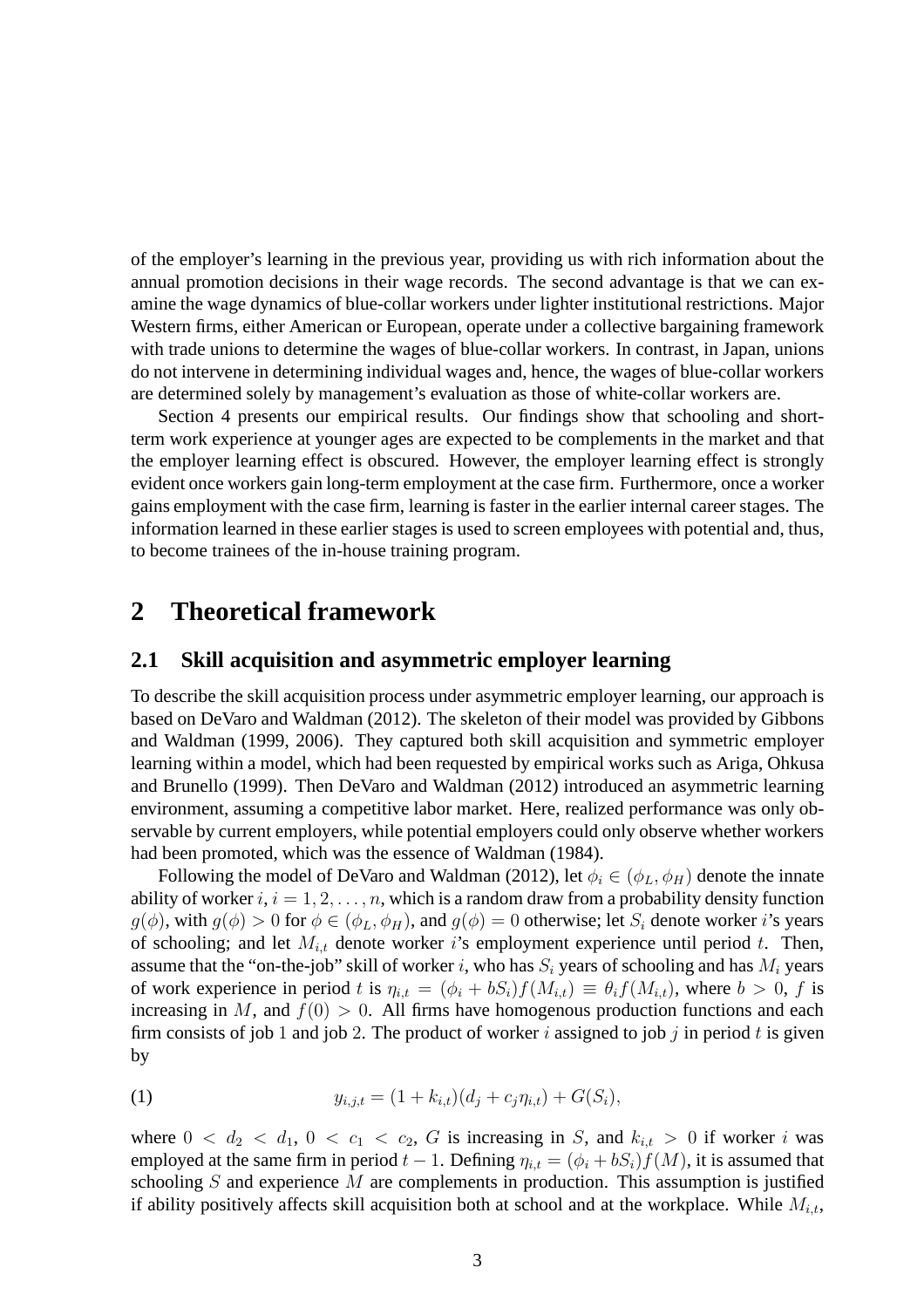$S_i$ ,  $f(\cdot, \cdot)$ ,  $G(\cdot)$ , b,  $d_j$ ,  $c_j$ , and  $k_{i,t}$  are public information,  $y_{i,j,t}$  is privately observed by the current employer, and  $\phi_i$  is privately known to worker i. We do not specify anything about the possible correlation between  $\phi$  and S, which allows S to potentially depend on  $\phi$  and to function as a signal of  $\phi$ . At the end of worker i's first period, the current employer privately observes  $y_{i,j,t}$  and, thus, learns about  $\theta_i$ . Hereafter, we assume that an increase in productivity owing to a promotion ( $c_2 - c_1$ ) and/or return on firm-specific skill k is sufficiently large such that  $k > c_1/(c_2 - c_1)$ .

Consider  $\eta' = (d_1 - d_2)/(c_2 - c_1)$  that solves  $d_1 + c_1 \eta' = d_2 + c_2 \eta'$  and assume that  $(E[\phi | S] + bS) f(0) \equiv \theta^E(S) f(0) < \eta'$  for any S, which implies that any worker is efficiently assigned to job 1 in the first period. Further, assume that  $(\phi_L + bS) f(1) < \eta$  <  $(\phi_H + bS) f(1)$ , which implies that some workers in their second period are efficiently assigned to job 1, while the others are assigned to job 2.

The structure of the game is as follows. At the beginning of workers' second period, each firm offers each existing worker employed in the previous period a job assignment, or fires the worker. This decision is publicly observed. Then wages are determined before each period by spot-market contracting. Observing worker  $i$ 's job assignment or discharge, employers other than the worker's first-period employer offer a wage, and the worker's first-period employer offers a wage weakly greater than the wage offered by others. For simplicity, we assume no transaction costs and a common discount factor.

Further, letting  $w_{i,1,t}$  denote the wage paid to worker i assigned to job 1, and  $w_{i,2,t}$  denote the wage paid to job 2, consider an ability level  $\eta^+(S)$  in worker i's second period such that  $y_{i,1,t} - w_{i,1,t} = y_{i,2,t} - w_{i,2,t}$  if  $\eta_{i,t} = \eta^+(S)$ ; that is, profit is indifferent, regardless of whether worker  $i$  is promoted to job 2 in his/her  $i$ 's second period. Under this setting, DeVaro and Waldman (2012) established that there is a perfect Bayesian equilibrium such that, in the second period of worker  $i$  who was employed by firm  $A$  in the first period, if  $\eta_{i,t} \geq \eta^+(S_i)$ , then worker i remains at firm A, is assigned to job 2, and is paid  $w_{i,2,t}(S_i, \eta_{i,t}) =$  $d_2 + c_2 \eta^+(S_i) + G(S_i)$ ; however, if  $\eta_{i,t} < \eta^+(S_i)$ , then worker *i* remains at firm A, is assigned to job 1, and is paid  $w_{i,1,t}(S_i, \eta_{i,t}) = d_1 + c_1 (\phi_L + bS_i) f(1) + G(S_i)$ .

On this equilibrium strategy, outside employers offer wages equal to the possible least on-the-job skill given the publicly available information about job assignments at the current employer. Then, the current employer counteroffers with a wage only weakly greater than that offered by the others. Offering the expected productivity as a wage, given the publicly available information about the job assignment outcome, which is equal to or greater than the lowest possible productivity, cannot be an equilibrium strategy. This is because workers whose productivity is strictly lower than such an offer would take it, and employers would predict this adverse selection outcome.

The definition of  $\eta^+, y_{i,1,t} - w_{i,1,t} = (1+k) (d_1 + c_1 \eta^+(S_i)) - [d_1 + c_1(\phi_L + bS_i f(1))] =$  $(1 + k) (d_2 + c_2 \eta^+ (S_i)) - (d_2 + c_2 \eta^+ (S_i)) = y_{i,2,t} - w_{i,2,t}$ , is rearranged to

(2) 
$$
\eta^+(S_i) = \frac{k(d_1 - d_2) - c_1(\phi_L f(1) + bS_i f(1))}{k(c_2 - c_1) - c_1}.
$$

This is a tradeoff of employer's benefits between promotion and non-promotion. By curbing promotion, wage payment is constrained. However, an increase in  $bSf(1)$  pushes up the wage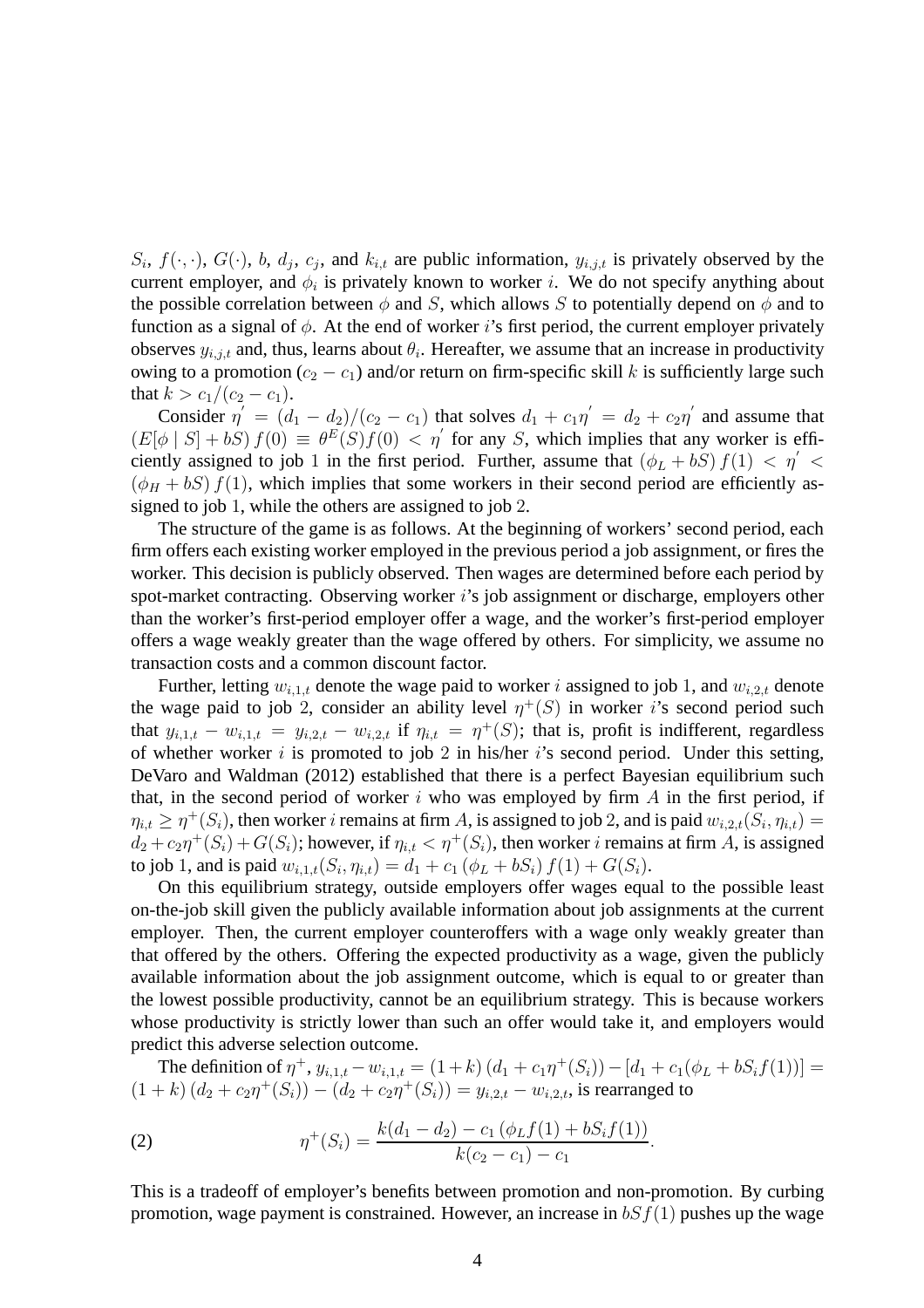by the rate  $c_1$ , even for job 1. Thus, an increase in  $bSf(1)$  implies a decrease in the promotion threshold  $\eta^+$ .

Then, consider a modified two-period setting. Now, when worker  $i$  joins the firm, worker  $i + 1$  is already there and has not been promoted to job 2. In the second period of worker i, which is the third period for worker  $i + 1$ , both workers i and  $i + 1$  are promoted to job 2 if  $\eta_{i,t} \geq \eta^+$  and  $\eta_{i+1,t} \geq \eta^+$ , respectively, and retained at job 1 otherwise. Then, we can derive a lemma for the market expectation on the cross-sectional skill distribution for  $i = 1, 2, \ldots, n$ .

**Lemma 1.** *Among the on-the-job skill components, work experience is expected in the market to be complementary to schooling for workers who have not been promoted, and substitutive for schooling for workers who have been promoted.*

#### *Proof* See Appendix I.

**Lemma 1** states that, under asymmetric employer learning and a sufficiently high return on firm-specific skill, work experience and schooling are expected in the market to be complements before workers are promoted, but substitutes once workers have been promoted. This switch comes from the characteristics of the promotion threshold  $\eta^+$ . The production function equation (1) assumes that schooling and experience are complements. Thus, the promotion threshold  $\eta^+$  decreases in the product of schooling and experience,  $Sf(M)$ . At the same time, the market can only observe the outcome of the promotion and offers a possible least productivity as a wage. This implies that wages offered for promoted workers increase in  $\eta^+$ . It turns out that schooling and experience are valued as substitutes when determining wages for promoted workers. Such a distortion does not occur for non-promoted workers.

Threshold  $\eta'$  is the value under symmetric learning. In other words, the difference  $D \equiv$  $\eta^+ - \eta'$  captures the distortion due to the asymmetry of information between the current employer and other employers about workers' on-the-job skills. Under assumption  $k >$  $c_1/(c_2 - c_1)$ ,  $D > 0$ ; that is, a less than optimal number of workers are promoted under asymmetric learning.

### **2.2 Skill complementarity and learning in panel estimations**

Next, let us discuss how **Lemma 1** can be placed within empirical contexts. Hereafter, we consider a setting where  $t = M$  for  $i = 1, 2, ..., n$ , and for simplicity, assume that  $b = 1$ and  $f(M) = M = t$ . Again, let  $y_{i,t}$  denote the output of worker i in period  $t$   $(t = 1, \ldots, T)$ , and let  $\eta_{i,t}$  denote the *i*th worker's on-the-job skill in period t, which is not observable by employers. Then, suppose that  $\eta_{i,t} = (\phi_i + S_i)t = \theta_i t$ , where  $\theta_i = \phi_i + S_i$  denotes the ith worker's ability, which is a time-invariant multiplier of skill acquired at the workplace. Schooling  $S_i$  and experience t are observable to employers. However, worker i's innate ability  $\phi_i$  is not observable, and thus  $\eta_{i,t}$  is not observable to employers when the worker joins the labor market, but is later learned by the employers. Further, let  $x_i$  denote a vector of the time-invariant characteristics of worker  $i$  other than years of schooling, which are observable to employers.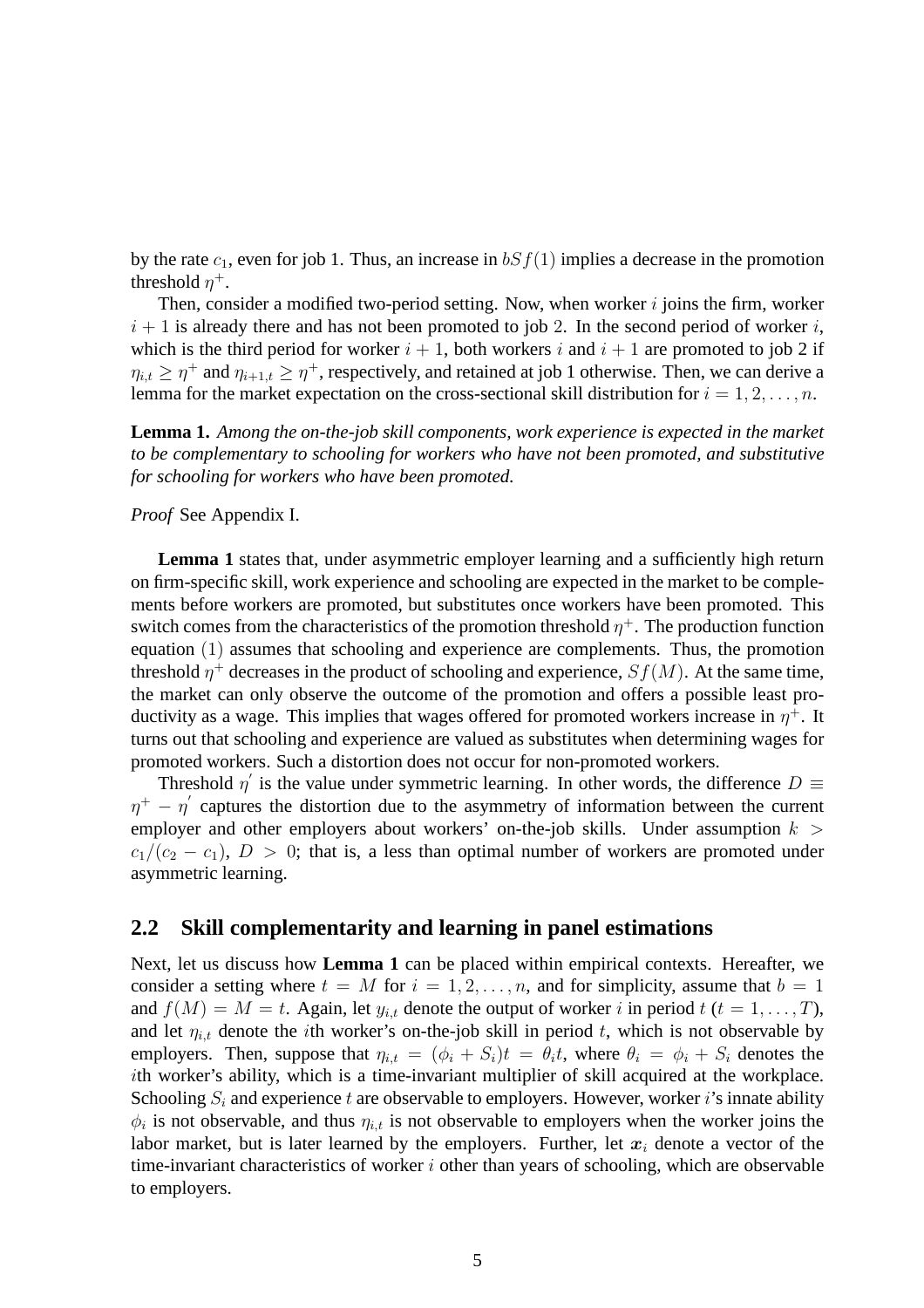Following Farber and Gibbons (1996), we assume that the conditional distribution  $F_1(y_{i,t} |$  $\theta_i$ ,  $S_i$ ,  $\bm{x}_i$ ) and the joint distribution  $F_2(\theta_i, S_i, \bm{x}_i)$  can be arbitrary and that outputs  $y_{i,t}$  are independently drawn from  $F_1(y_{i,t} | \theta_i, S_i, x_i)$ . We assume that all employers know  $F_2(\theta_i, S_i, x_i)$ and  $F_1(y_{i,t} | \theta_i, S_i, x_i)$  and can observe  $y_{i,1}, \ldots, y_{i,t}$  for each worker  $i = 1, \ldots, n$ . Thus, both the current and potential employers in the market symmetrically learn about the ith employee's ability in the market. Furthermore, we assume that owing to competition between employers, the wage paid to the *i*th worker in period  $t$  is equal to the expected output given all available information in period  $t$  about the *i*th worker:

(3) 
$$
w_{i,t} = E(y_{i,t} | S_i, \mathbf{x}_i, y_{i,1}, \dots, y_{i,t-1}).
$$

We further assume that the conditional expectation  $E(y_{i,t} | S_i, x_i, y_{i,1}, \ldots, y_{i,t-1})$  is a linear combination of  $S_i$ ,  $\boldsymbol{x}_i$ , and  $y_{i,1}, \ldots, y_{i,t-1}$ .

Then, the linear projection of an *n*-dimensional vector  $w$  whose *i*th element is  $w_i$ , denoted by  $E^*(w \mid \cdot)$ , yields  $E^*(w \mid X) = X\hat{\alpha}^3$ . Normal equations give

$$
\hat{\boldsymbol{\alpha}} = [\boldsymbol{X}'\boldsymbol{X}]^{-1}\boldsymbol{X}'\boldsymbol{w},
$$

where the hth element of  $\hat{\alpha}$ ,  $\hat{\alpha}_h$ , is increasing in  $\sum_{t=1}^T \sum_{i=1}^n x_{h,i} w_{i,t} - TnE(x_j)E(w)$  =  $Cov(x_{i,h}, w_{i,t}).$ 

Consider an example of panel estimation of worker i's wage at time t,  $w_{i,t}$ ,

(5) 
$$
w_{i,t} = \alpha_0 + \alpha_1 S_i + \alpha_2 t + \alpha_3 S_i t + \alpha_4 x_{4,i} + \cdots + \alpha_j x_{j,i} + \cdots + \alpha_m x_{m,i} + \theta_i^E(S_i) + \epsilon_{i,t}
$$

where  $S_i$ , t, and  $x_i$  are observable and  $\theta_i^E \equiv E(\phi_i|S_i) + S_i$ . Then, we obtain

(6) 
$$
\Delta_t w_{i,t} = \alpha_2 + \alpha_3 S_i + \Delta_t \theta_i^E(S) + \Delta_t \epsilon_{i,t} \equiv \alpha_2 + \alpha_3 S_i + \varphi_{i,t},
$$

where  $\Delta_t \epsilon_{i,t}$  is independent of other independent variables and is also serially independent.

Here,  $\hat{\alpha}_3$  in equation (5) is increasing in  $Cov(S_i t, w_{i,t}) = \sum_{\tau=2}^T Cov(S_i \tau, \varphi_{i,\tau})$ . In addition,  $Cov(S<sub>i</sub>t, w<sub>i,t</sub>)$  contains a two-dimensional effect composed of the cross-sectional effect over workers  $i = 1, \ldots, n$  and the longitudinal effect over periods  $t = 1, \ldots, T$ . In the crosssectional dimension, for each  $\tau$  ( $\tau = 2, \ldots, T$ ), Cov( $S_{\tau}, \varphi_{\tau}$ ) is increasing in the degree of complementarity between years of schooling (S) and years of work experience ( $\tau$ ). Thus for each period t, the covariance between  $\varphi_{\tau}$  and  $S_{\tau}$  should be positive in the cross-sectional dimension of workers  $i = 1, \ldots, n$  if schooling (S) and experience ( $\tau$ ) are complements for the productivity difference ( $\Delta_{\tau} \epsilon$ ) among workers  $i = 1, \ldots, n$  and non-positive otherwise.

In the longitudinal dimension, let us assume that the employers have learned about the employees' time-invariant abilities that were hidden when the employees were recruited, given as  $\phi_i$ . This is included in  $\theta_i$ , such that  $\Delta_{\tau} \theta_i^E(S) = \Delta_{\tau} E(\theta_i \mid S_i, \tau - 1)$  is decreasing in  $\tau$  and  $\lim_{\tau\to\infty}\Delta_{\tau}E(\theta_i \mid S_i, \tau-1)=0$  as  $\theta_i^E$  approaches a stationary state, which is worker *i*'s true ability. Then, for each i,  $Cov(S_i \tau, \varphi_i)$  is decreasing in  $\tau$  and  $\lim_{\tau \to \infty} Cov(S_i \tau, \varphi_i) = 0$ .

<sup>&</sup>lt;sup>3</sup>Note that  $E^*(y \mid S, x) = E(y \mid S, x)$  because E is assumed to be linear.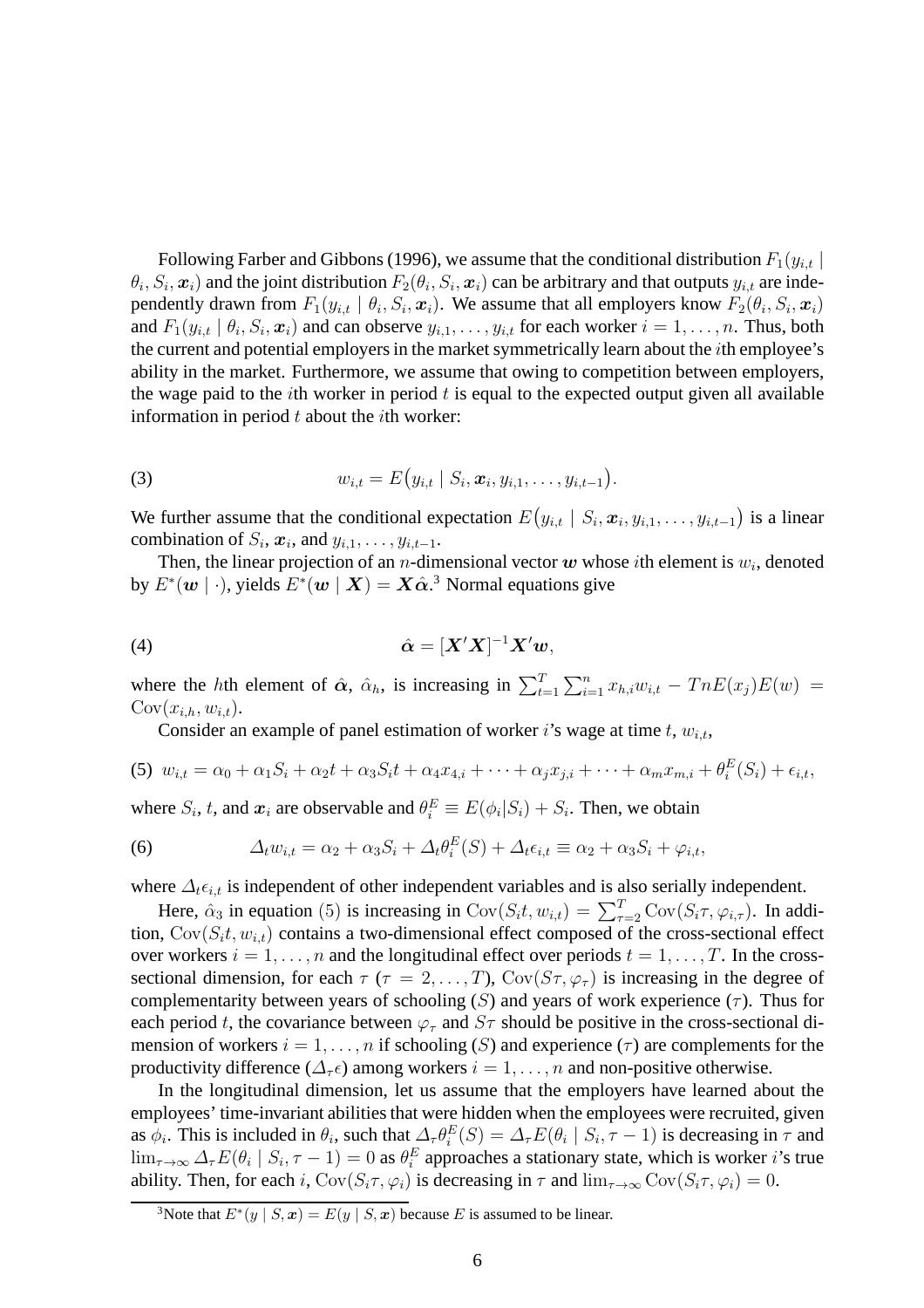Thus,  $\hat{\alpha}_3$  depends on the relative impact of the effect of the complementarity between schooling and work experience in the cross-sectional dimension and the effect of employer learning in the longitudinal dimension. Then,  $\hat{\alpha}_3$  is increasing in the relative impact of the complementarity effect over the employer learning effect and, fixing the complementarity effect,  $\hat{\alpha_3}$  decreases to 0 as the employer learning effect increases. In addition, suppose that wages increase with experience t owing to skill acquisition. Then,  $\hat{\alpha_3}$  also depends on the relative impact of  $S<sub>i</sub>t$  on the wage growth compared to other independent variables. Taking the logarithmic terms, if the complementarity effect dominates the employer learning effect, then  $\hat{\alpha}_3 > 0$ . However, if the employer learning effect dominates, then  $\hat{\alpha_3} \leq 0$ .

This reasoning differs from that of Farber and Gibbons (1996) in two regards. First, we deal directly with the interaction term between schooling and work experience. Farber and Gibbons (1996) presented a model highly tailored for the US National Longitudinal Survey of Youth, which includes Armed Forces Qualification Test (AFQT) scores that are thought to be correlated with innate abilities of respondents but are unknown to employers of the respondents. Their estimation strategy is not currently applicable to other countries that do not provide data equivalent to AFQT scores. Then, a negative coefficient of the interaction term between schooling and work experience is a convenient indicator of the employer learning effect. However, Farber and Gibbons (1996) only mention that it does not contradict with their model, but do not directly inquire how it is related to employer learning. Second, we explicitly differentiate the cross-sectional effects and longitudinal effects in the interaction term between schooling and work experience. Farber and Gibbons (1996) emphasized that "[schooling and other observable variables] play a declining role in the market's inference process but have a constant estimated effect."<sup>4</sup> Instead, we decompose the coefficient of the interaction term between schooling and experience into the cross-sectional dimension and the longitudinal dimension. In the former case, our framework predicts that the estimated effect of schooling does not change, as in Farber and Gibbons (1996). In the latter case, our framework predicts that the estimated effect of schooling declines as work experience is acquired. We infer that this longitudinal effect generates a non-positive coefficient for the interaction term between schooling and work experience.

### **2.3 Semi-public estimation framework of employer learning**

Next, we consider the internal labor market of the major firm discussed in subsection 2-1: 1) the current employer learns about workers' abilities better than the other employers; 2) the other employers can less correctly guess workers' abilities from publicly available information about job assignments; 3) the return on firm-specific skills is positive, and, therefore the current employer produces more by hiring current workers in the next period than other employers do; and 4) the current employer faces a competitive market composed of other employers.

Then, in the next period, the firm that currently employs a worker offers wages weakly greater than those offered by other employers, and the current employee does not leave on the equilibrium path. Here, we can assume that the current employer of worker i knows  $F_1(y_{i,t} |$ 

<sup>4</sup>Farber and Gibbons (1996), p. 1014.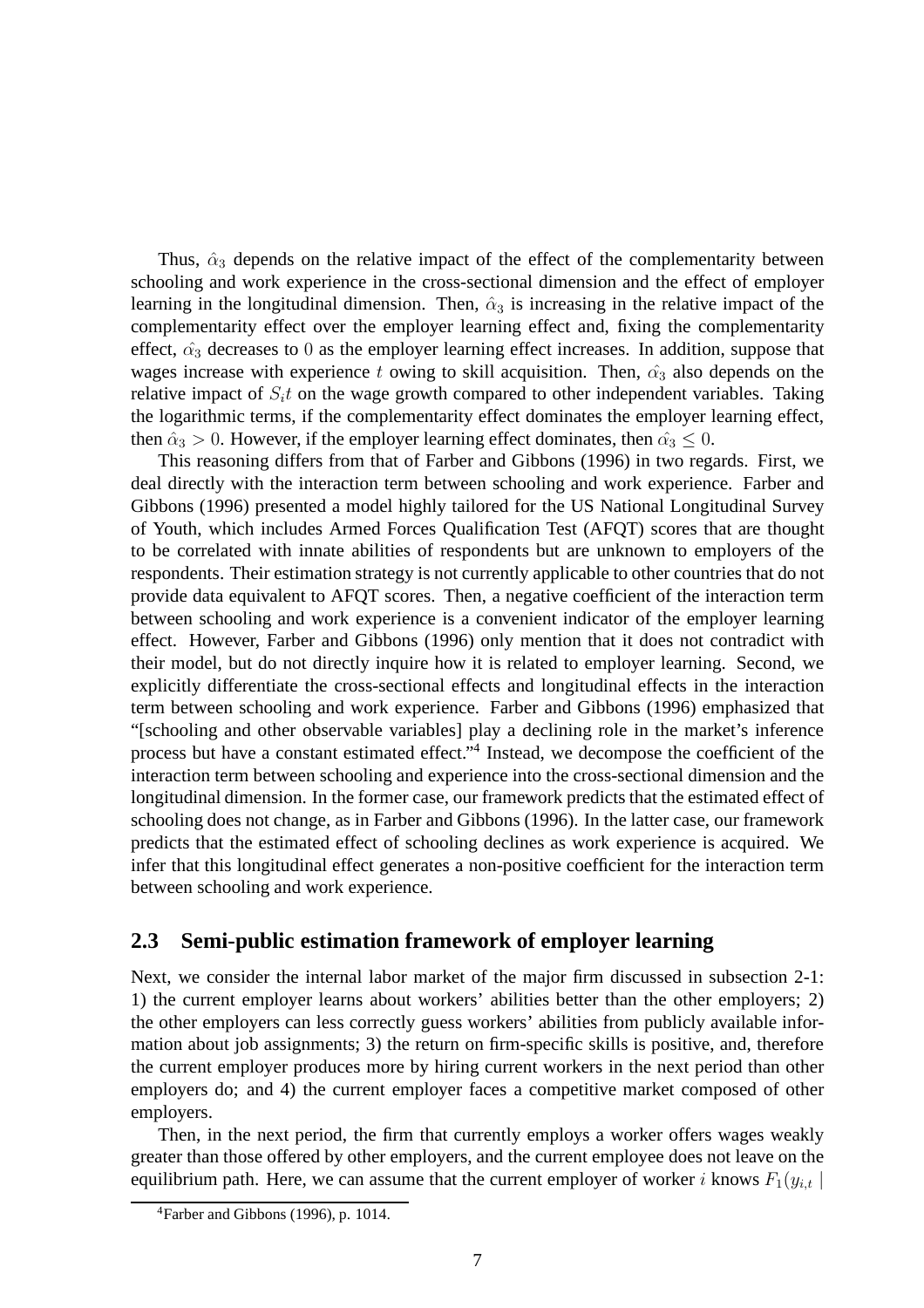$\theta_i, S_i, \mathbf{x}_i$  and  $F_2(\theta_i, S_i, \mathbf{x}_i)$  for  $i = 1, \dots, n$  and  $t = 1, \dots, T$ , and that the firm observes  $y_{i,1}, \ldots, y_{i,t}$ . That is, wage growth depends on the current employer's learning with arbitrage with the outside market, where worker i's ability is signaled by her/his job assignment. The competitive environment guarantees that  $w_{i,t} = lE(y_{i,t} | S_i, x_i, y_{i,1}, \dots, y_{i,t-1})$ , where  $l \leq$ 1, which captures the efficiency loss due to asymmetric learning in internal labor markets. While employees' abilities are learned within the internal labor market,  $F_1(y_{i,t} | \theta_i, S_i, x_i)$ and  $F_2(\theta_i, S_i, \mathbf{x}_i)$  for the current employees, for  $i = 1, \dots, n$ , remain only imperfectly known to outside employers by job assignment. We refer to these properties as semi-public, which is public in the sense that the current employers face a competitive market and wages are determined by spot-contracting, but is "semi" in the sense that the wages are affected by the asymmetry of employer learning.

**Lemma 1** argues that the mid-career recruiting market expects workers who have not been promoted by previous employers to have acquired work experience complementary to schooling. On the equilibrium path, workers do not leave their first-period employers. If a worker leaves his/her first-period employer, this is when the worker's belief and his/her employer's belief may not be consistent, in which case the worker is not satisfied by the job assignment outcome. That is, this occurs when a worker believe that he/she should be promoted, but is not promoted. Thus, workers in the mid-career recruiting market are likely to be those who have not been promoted. In other words, schooling and work experience are expected to be complements for workers seeking employment in the mid-career recruiting market. On the other hand, the market expects workers who have been promoted to have acquired work experience that is substitutive for schooling. This belief, shared by employers, turns out to reduce workers' opportunity cost of time to acquire firm-specific skills, which are likely to be less complementary to schooling.

To capture this effect of internal labor markets, we separate the ith employee's experience into two components, such that  $t \equiv t^e$  and  $t^T = t^p + t^e$ . Here,  $t^T$  is total labor market experience,  $t^p$  is labor market experience prior to joining the case firm, and  $t^e$  denotes tenure after being employed by this firm. Then, assuming that  $\beta = l\alpha$ , wage equation (4) is reformulated as

(7) 
$$
w_{i,t} = \beta_0 + \beta_1 S_i + \beta_2 t_i^p + \beta_3 t_{i,t}^e + \beta_4 S_i t_i^p + \beta_5 S_i t_{i,t}^e + \gamma' x_i + \delta' x_i t_{i,t}^e + \theta_i + \epsilon_{i,t}.
$$

**Lemma 1** concerns an implication for the cross-sectional distribution. Schooling and work experience are expected to be complements for non-promoted workers who have left short-term employment for the mid-career market, which is presumed to be captured by  $t_i^p$  $\frac{p}{i}$ . Standardizing such that t takes 0 when  $t_{i,t}^e = 0$ ,  $St_i^p$  captures a summary of the employer learning process until worker i gains long-term employment at  $t_{i,t}^e = 0$  after he/she entered the labor market if he/she did not gain long-term employment immediately after graduation and left former employers. At the same time, for worker i whose  $t_{i,t}^e > 0$  after gaining long-term employment, he/she has started to step up promotion ladder in a internal. Then, his/her schooling and work experience are expected to be substitutes as those for already promoted workers, which is presumed to be captured by  $S_i t_{i,t}^e$ . Then, combining **Lemma 1** with the characteristics of the panel estimation discussed above, a prediction about the market's expectation formed by employer learning, as well as about skill distribution is as follows.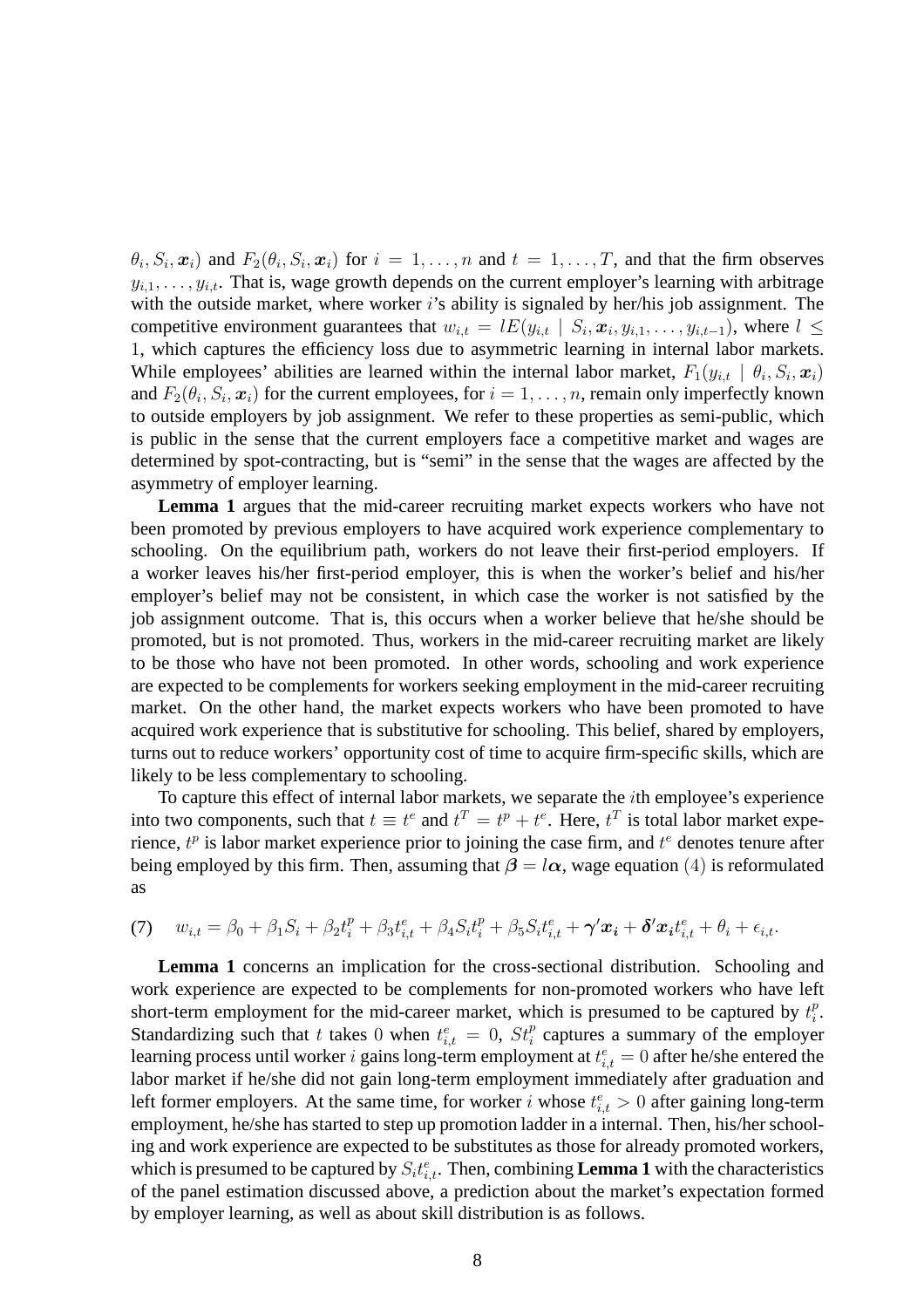**Prediction 1.** *If employer learning is asymmetric between current and potential employers and the return on firm-specific skill is sufficiently large, then the coefficient of the interaction term between years of schooling and previous labor market experience before gaining em*ployment with a firm that commits to long-term employment  $(St<sup>p</sup>)$  is greater than that of the *interaction term between years of schooling and tenure after gaining employment with the firm*  $(St^e)$ ; thus,  $\hat{\beta}_4 > \hat{\beta}_5$ .

## **3 Case firm and data**

### **3.1 Case plant**

The case plant is one of the oldest modern ironworks in Japan. As a part of a companywide investment plan from the 1950s to the 1960s, the company that operated the ironworks decided to build a new state-of-the-art plant in a city far from the original plant. The plan was to decrease the capacity of the original ironworks, and to relocate skilled workers of the case ironworks and other old ironworks to the new plants. The selection for relocation was handled in cooperation with the union, and in principle, anyone willing to move was allowed to be relocated.

### **3.2 Data**

This research uses preserved personnel documents for 1,558 blue-collar employees who were relocated from the ironworks, tracking them from the late 1920s or later, depending on the year when the employee joined the ironworks, to the 1960s, when they left the ironworks. Owing to the relocation process where anyone who wanted was allowed to be relocated, a possible sample selection bias can be assumed to be small. However, an attrition bias is inevitable, since the sample includes only employees who worked for the ironworks in the late 1960s, at which time the sample period ends. Thus, the sample does not include employees who left the ironworks before the late 1960s, the time of relocation. It means that the sample does not include dropouts. Since the firm does not preserve wage records of such dropouts, we cannot statistically correct the bias. However, this bias is not necessarily serious to our specific context. Our framework separates previous work experience and tenure at the ironworks, and, for tenure, we only deal with employees who continue to serve on the equilibrium path. All sample employees are Japanese males. The documents contain all important employee information from the time of recruiting, such as physiological characteristics when hired, educational background, and basic wage upgrades every year. Recorded wages are basic wages, which were upgraded annually and did not change through the year. Thus, they captures the notch at which the employee was placed in a finely designed promotion ladder in each year. Basic wages do not include bonuses, overtime compensation or other allowances, which depend on current performance or effort. Instead, they capture predictions about the employee's ability, which was upgraded every year based on the previous year's learning by the employer. Definitions and descriptive statistics of the variables used are in **Appendix III**. The total number of observations is 23,120.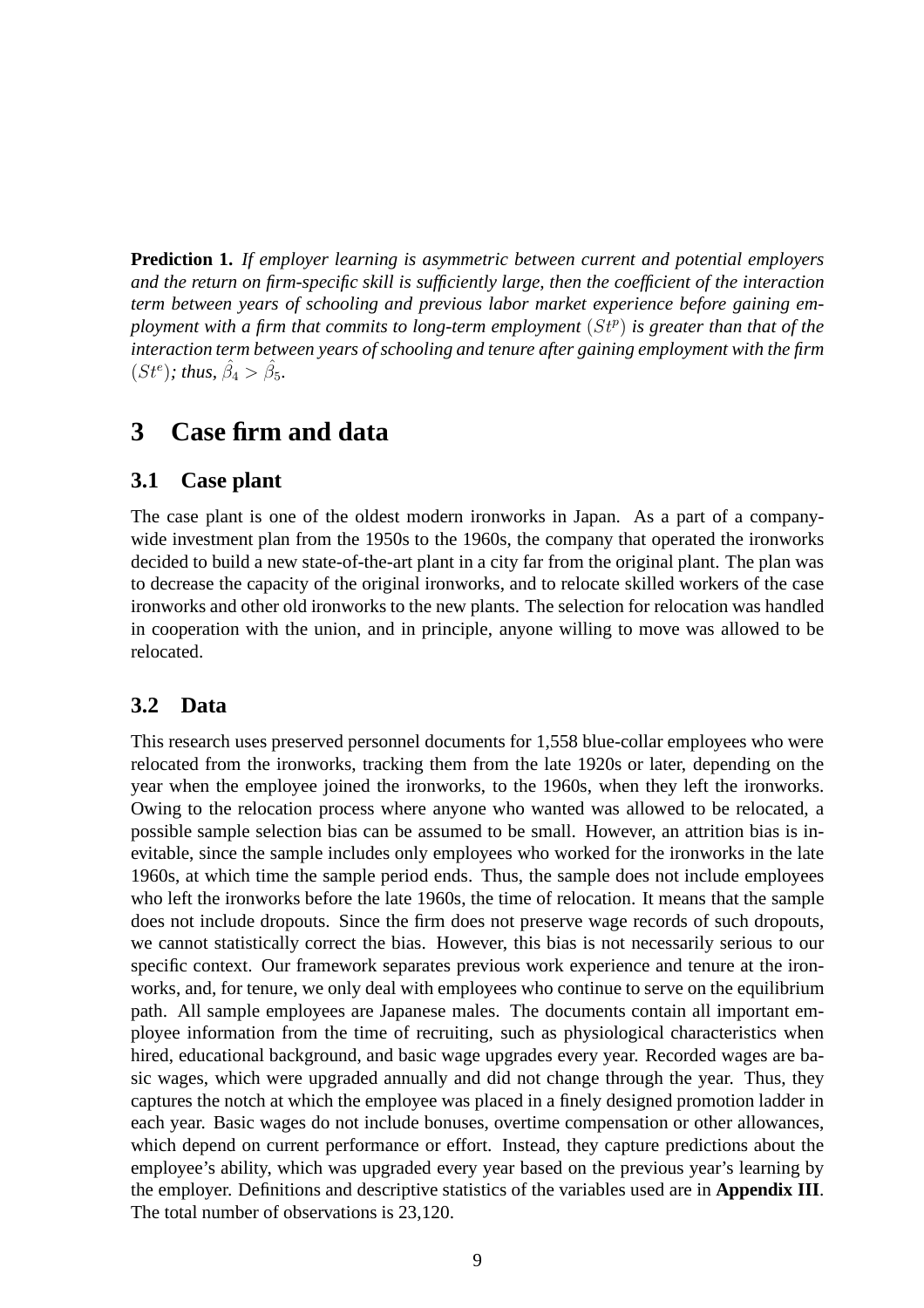There are three noteworthy characteristics of the data set. First, different from Western manufacturing firms, individual wage determination is not affected by negotiations with the union. In Japanese manufacturing, enterprise unions rather than trade unions are dominant. In addition, in collective bargaining between management and the enterprise union, they discuss only the average wage of the firm such that a productivity increase be distributed to the labor as well, but only on average. Unions do not intervene in individual performance evaluations. Thus, we can extract less noisy information from blue-collar workers' wages that we could from white-collar workers' wages. Second, as a custom of Japanese firms, all regular employees are eligible for a possible upgrade to their basic wages every year. Thus, focusing on basic wages in the data set means that we can track records of finely tuned promotions. Third, the data set is not dominated by those who were employed immediately after graduation. The mean of previous labor market experience (years after graduating from school and before employment with the firm,  $t^p \equiv \text{PreExperience}$ ) did not decrease through the sample period. Workers had on average three to eight years of previous labor market experience, often at smaller workplaces, through the sample period.<sup>5</sup> During the early twentieth century, when heavy manufacturing was introduced from the Western world, the typical career pattern for male skilled workers involved gaining experience at several workplaces to acquire relevant skills and then either gaining employment with a large firm on a long-term basis or starting one's own workshop.

Compulsory education was extended from six years to nine years in 1947. Therefore, the difference in educational background across employees who graduated before 1947 is distributed mainly between those with six years of schooling, who attended mandatory elementary schools, and those with eight years of schooling, who attended an additional two-year high elementary school. Here, high elementary school graduates are the majority. The difference for graduates after 1947 is distributed mainly between those who spent nine mandatory years attending a six-year elementary school and a three-year junior high school, and those who spent twelve years attending an additional three-year high school, with junior high school graduates as the majority.

### **3.3 Learning within an internal labor market**

The existence of an internal labor market, which "shields" wage determination from the outside market by asymmetric employer learning, is to be empirically established. Persistent cohort effects are thought to be an indicator of the shielding effect of internal labor markets (Baker, Gibbs and Holmstrom (1994)). The market environment would be fully reflected only at entry. Following that, internal wage dynamics would be shielded from the market if there exists an internal labor market in the manner discussed in **Lemma 1**. **Table 1** regresses real wages as a logarithmic expression ( $\log(w_{i,t})$ ) on the interaction terms of the two-year-joined dummy variables (Yearjoined<sup>19XX–YY</sup>), which takes 1 if worker *i* joined the ironworks in 19XX or 19YY, and the first-lagged terms (Yearjoined<sup>1928–29</sup> · log ( $w_{i,t-1}$ ), Yearjoined<sup>1930–31</sup> · log ( $w_{i,t-1}$ ), etc.), controlling for years of schooling ( $S \equiv$  School<sub>i</sub>), years of total experience in the labor market ( $t^T \equiv \text{TotExperience}_{i,t}$ ), tenure at the ironworks

<sup>5</sup>See Nakabayashi (2013), **Table 1**.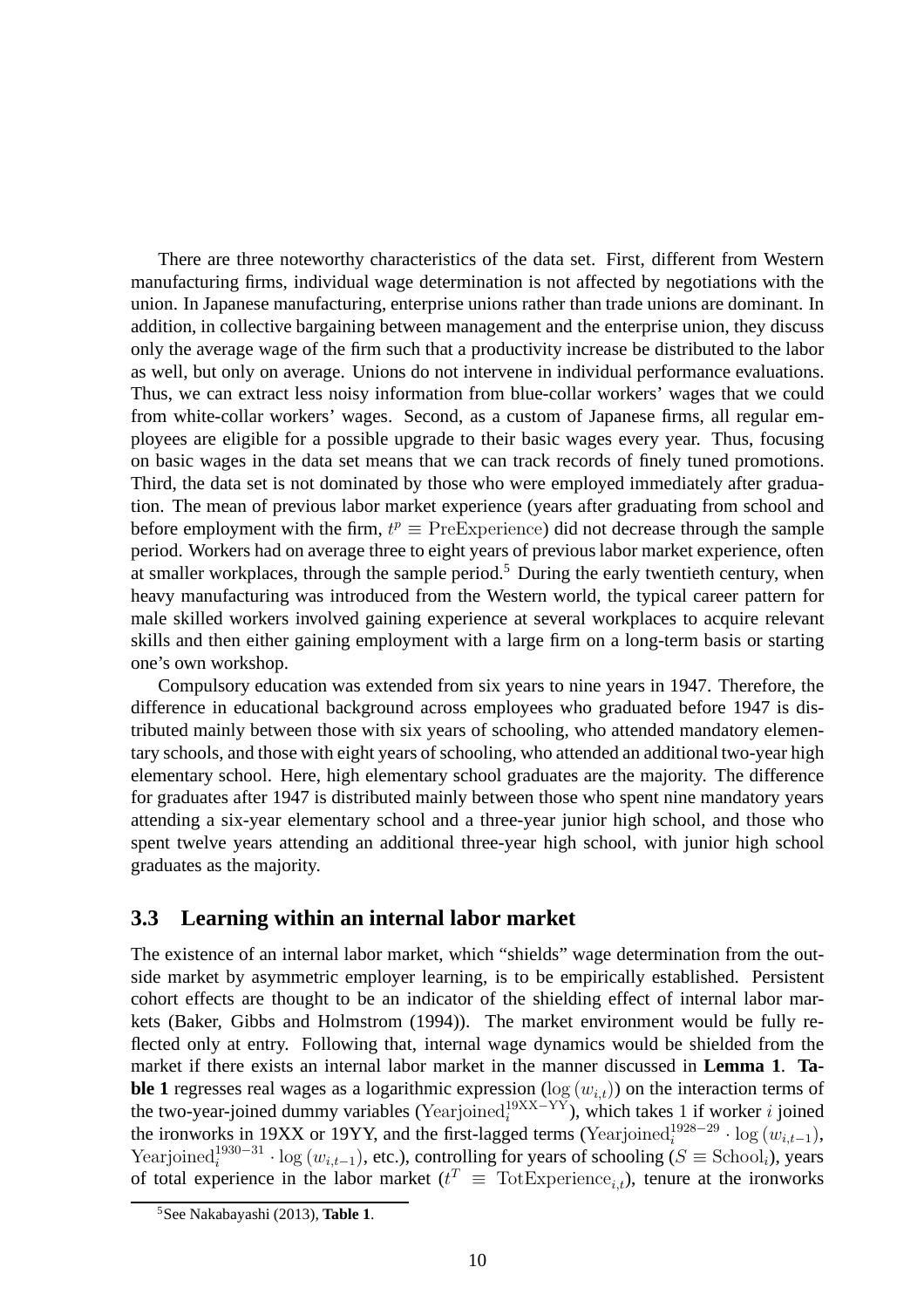$(t^e \equiv \text{Tenure}_{i,t})$ , their squared terms, and growth in the real gross national product as a representative variable of exogenous shocks. Then, for all cohorts, cohort effects are significant. Furthermore, significant non-parallel wage curves are observed, even between adjacent cohorts. This indicates that the cohort effects should be considered when examining **Prediction 1**.

#### INSERT **Table 1** HERE

## **4 Empirical results**

### **4.1 Standard test of employer learning**

Before estimating equation (7), we describe the benchmark results for equation (5). **Table 2** gives the results of the random effect estimation regressing the logarithm of the real wages ( $log(w_{i,t})$ ) on relative height when employed by the firm (Height<sub>i</sub>);<sup>6</sup> years of schooling (School<sub>i</sub>); total experience in the labor market  $(t_{i,t}^T = \text{TotExperiment}_{i,t})$ ; tenure at the firm  $(t_{i,t}^e)$  = Tenure<sub>i,t</sub>), their squared terms; the interaction term between relative height and total labor market experience (Height<sub>i</sub> · TotExperience<sub>i,t</sub>), the interaction between relative height and tenure (Height<sub>i</sub> · Tenure<sub>i,t</sub>); the interaction between years of schooling and total labor market experience  $(School_i \cdot TotExpected_{i,t})$ ; the interaction between years of schooling and tenure (School<sub>i</sub> · Tenure<sub>i,t</sub>); the dummy variables for completing in-house training programs, namely the Development Center for Youth (Training $_{i,t}^{1927-35}$ , operated in 1927–35), School of Youth (Training $_{i,t}^{1935-48}$ , operated in 1935–48), Development Center for Technicians (Training<sup>1935–46</sup>, operated in 1939–46), and Development Center (Training<sup>1946–73</sup>, operated in 1946–73), which takes 1 when and after worker  $i$  completes a program; and the interaction of these dummy variables with tenure (Training<sup>1927–35</sup> · Tenure, Training<sup>1935–48</sup> · Tenure<sub>i,t</sub>, Training<sup>1935–46</sup> · Tenure<sub>i,t</sub>, Training<sup>1946–73</sup> · Tenure<sub>i,t</sub>).<sup>7</sup> We control for the potential impact of extended compulsory schooling using the postwar-education generation dummy variable (Postwar<sub>i</sub>), which takes 1 if worker 1 is twelve years or older in 1947, when the US-led education reform was implemented.

#### INSERT **Table 2** HERE

In **Table 2**, the coefficient of tenure (Tenure<sub>i,t</sub>), controlling for total labor market experience (TotExperience<sub>i+</sub>), implies that the return on firm-specific skill is considerable. Then, the interaction of years of schooling with total labor market experience after graduation  $(\text{School}_i \cdot \text{TotExperience}_{i,t})$  has significant negative coefficient in specifications 2-1 and 2-3, as does the interaction of years of schooling with tenure  $(School_i \cdot Tenure_{i,t})$  in specifications 2-2 and 2-4. The employer learning effect is clearly observed.

<sup>&</sup>lt;sup>6</sup>To control for improved nutrition throughout the period, we use relative as compared to the national average height, provided by the Ministry of Education's statistics for estimation. Thus, (employee i's observed height)/(national average height at employee i's age in the year of i's joining) is used as i's "height (Height<sub>i</sub>)."

 $7$ The information on height, weight, and lung capacity is not included in the wage records of the employees who joined the firm before 1939.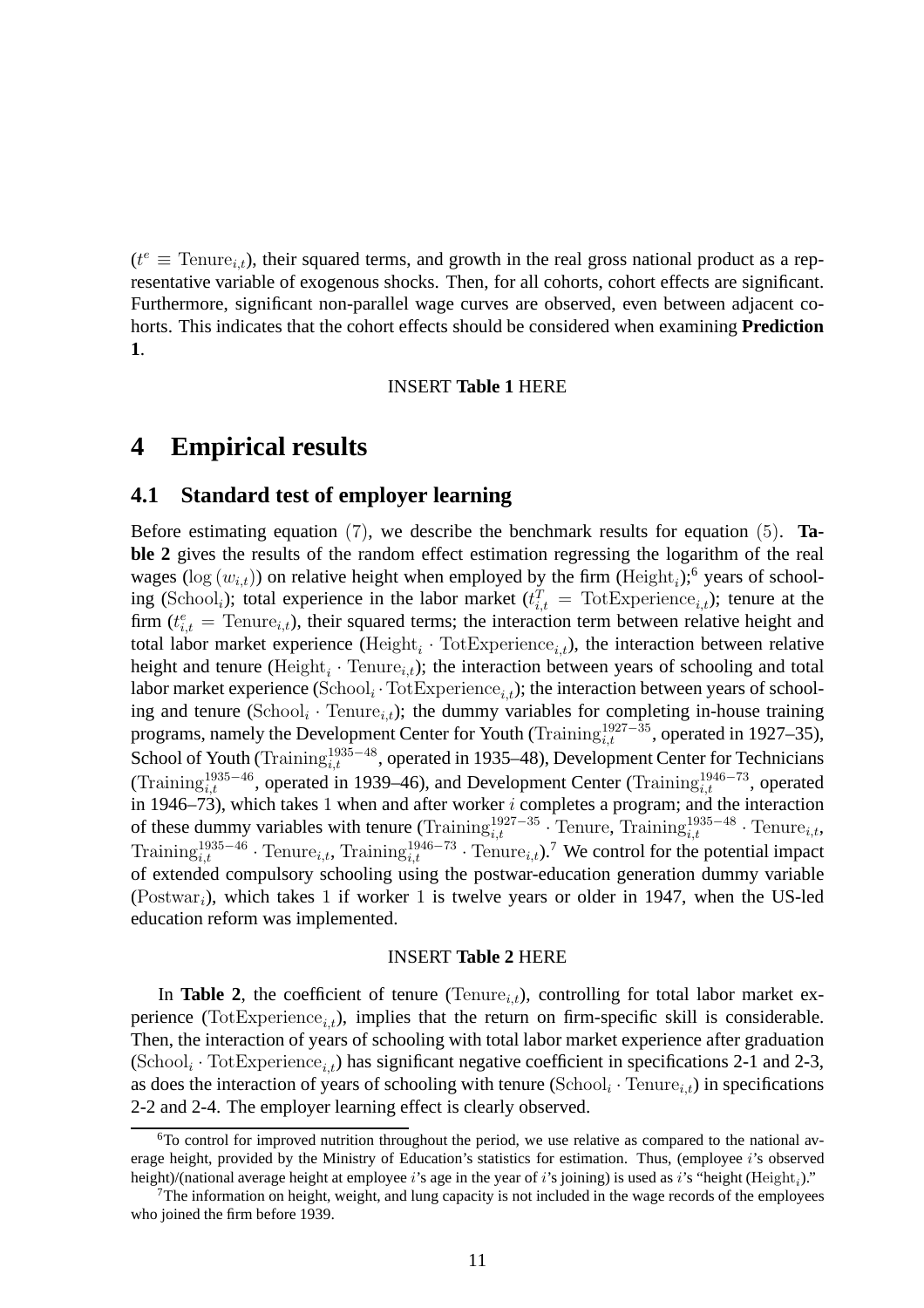Along with years of schooling, proxies for abilities observable to the employer are physiological characteristics, such as height. Physical strength was important for blue-collar workers, and height is a good proxy of such physical strength. Indeed, with regard to height, the employer learning effect is observed. The interaction terms of relative height with both total labor market experience and with tenure (Height<sub>i</sub> · TotExperience<sub>i,t</sub>, Height<sub>i</sub> · Tenure<sub>i,t</sub>, respectively) have negative coefficients in specifications 2-3 and 2-4.

### **4.2 Learned abilities and acquired skills in the internal labor market**

Next, we examine equation (7) and **Prediction 1**. A straightforward specification without control for the cohort effect by the random effect estimation is presented in specifications 3-1 and 3-2 in **Table 3**. After controlling for the changes in return on schooling using the interaction term between the year dummy variables and years of schooling (Year<sup>19XX</sup>  $\cdot$  School<sub>i</sub>), specification 3-1 regresses the logarithm of real wages ( $log(w_{i,t})$ ) on years of schooling (School<sub>i</sub>), labor market experience after graduation and before employment with the firm ( $t_i^p =$  $Pre Experience_i$ ), tenure after employment with the firm (Tenure<sub>i,t</sub>), their squared terms, the interaction between years of schooling and previous labor market experience (School<sub>i</sub>  $\cdot$  $Pre Experience_i$ ), and the interaction between years of schooling and tenure (School<sub>i</sub>·Tenure<sub>i</sub>). Then, the interaction between years of schooling and previous labor market experience (School<sub>i</sub> $\cdot$  $Pre Experience_i)$  has a strictly greater coefficient than that between years of schooling and tenure (School<sub>i</sub> · Tenure<sub>*i*,*t*</sub>) has, implying that **Prediction 1** holds:  $\hat{\beta}_4 > \hat{\beta}_5$ .

Specification 3-2, in addition to specification 3-1, controls for marginal decreases in the returns on previous labor market experience and tenure in their interactions with years of schooling (School<sub>i</sub> · PreExperience<sup>2</sup><sub>i</sub>, School · Tenure<sup>2</sup>). Then, the interaction between years of schooling and previous labor market experience  $(School_i \cdot Pre Experience_i)$  has a positive coefficient and the interaction between years of schooling and tenure (School<sub>i</sub> · Tenure<sub>i,t</sub>) has a negative coefficient. Hence, **Prediction 1** holds:  $\hat{\beta}_4 > \hat{\beta}_5$ .

Specifications 3-3 and 3-4, in addition to specifications 3-1 and 3-2 respectively, control for cohort effects by inserting interactions between the two-year-joined dummy variables and years of schooling (Yearjoined<sup>1930–31</sup>·School<sub>i</sub>, Yearjoined<sup>1932–33</sup>·School<sub>i</sub>, etc.) as regressors. In specification 3-3, as in specification 3-1, both the interactions of years of schooling with previous labor market experience and with tenure  $(School_i \cdot PreExperiment_i, School_i \cdot Tenure_{i,t},$ respectively) have negative coefficients. However, the former is strictly greater than the latter. In specification 3-4, as in specification 3-2, the former has a significant positive coefficient and the latter has a significant negative coefficient. Thus, **Prediction 1** holds:  $\hat{\beta}_4 > \hat{\beta}_5$ .

#### INSERT **Table 3** HERE

Non-parallel wage curves in **Table 1** suggest the necessity to control for different effects of learning in different cohorts when checking the robustness of the results in **Table 3**. Thus, **Table 4** regresses the logarithm of real wages ( $log(w_{i,t})$ ) on years of schooling (School<sub>i</sub>); previous labor market experience ( $PreExperience_i$ ); tenure ( $Tenure_{i,t}$ ); their squared terms, and, motivated by **Table 1**, the interaction terms of the two-year-joined dummy variables, years of  $s$ chooling, and previous labor market experience (Yearjoined $i^{1936-37}$ ·School<sub>i</sub>·PreExperience<sub>i</sub>,Yeearjoined<sup>19</sup>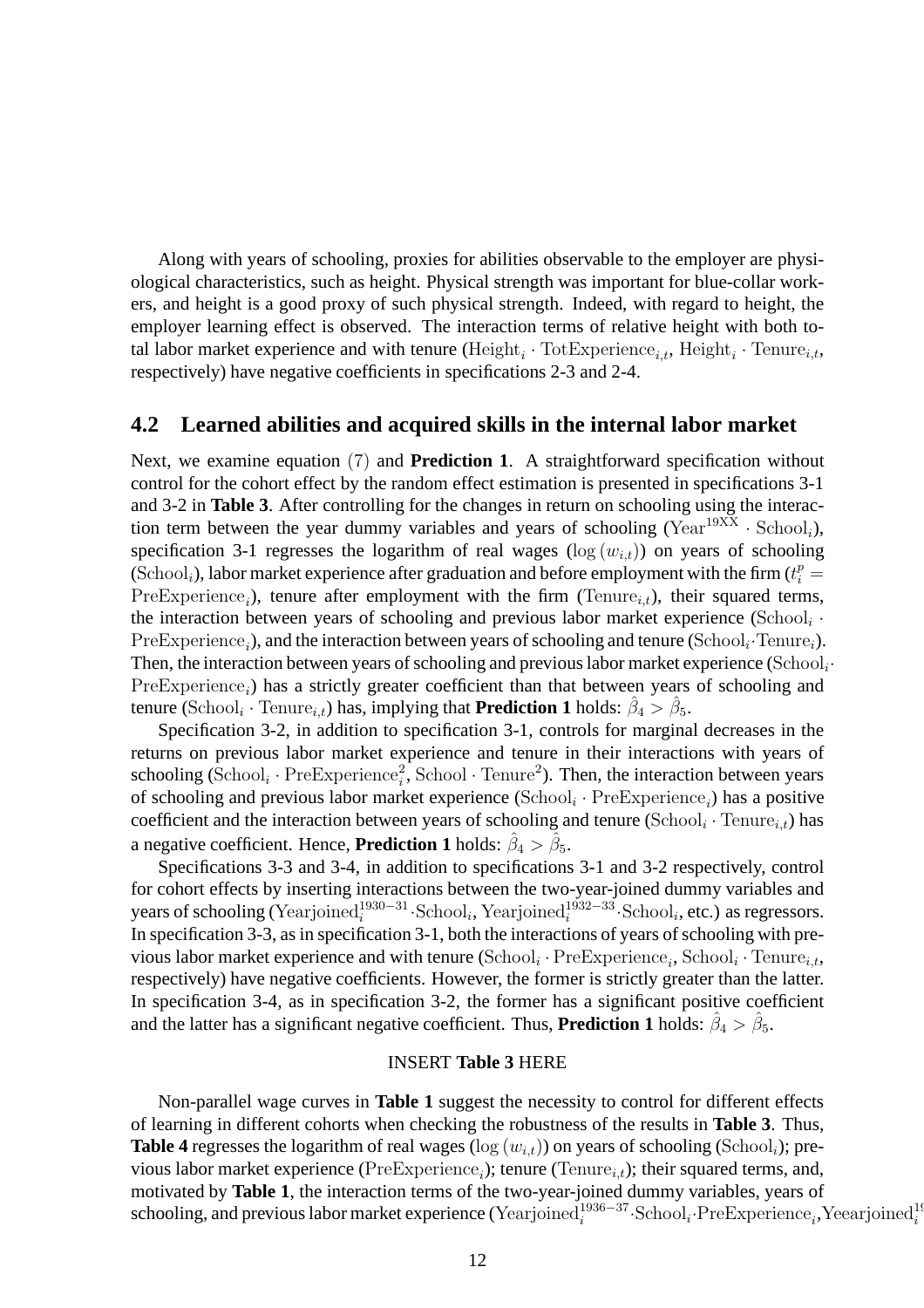$\text{School}_i \cdot \text{PreExperience}_i$ , etc.), and the interaction of the two-year-joined dummy variables, years of schooling, and tenure (Yearjoined $i^{1936-37}$  · School<sub>i</sub> · Tenure<sub>i</sub>, Yearjoined $i^{1938-39}$ . School<sub>i</sub> · Tenure<sub>i</sub>, etc.) to control for the cohort effects on learning. Possible marginal decreases in the interaction terms of previous labor market experience and tenure with years of schooling are controlled for by the interaction of their squared terms with years of schooling  $(School_i \cdot Pre Experience_i^2$ ,  $School_i \cdot Tenure_{i,t}^2)$  in specification 4-1 and by the interaction of their squared terms with squared years of schooling  $(School<sub>i</sub><sup>2</sup> \cdot PreExperiment<sub>i</sub><sup>2</sup>$ , School<sup>2</sup> · Tenure<sub>i,t</sub>) in specification 4-2. In addition, changes in the return on schooling over time are controlled for using the interaction between the year dummy variable and years of schooling (Year<sup>19XX</sup>  $\cdot$  School<sub>i</sub>). Since cohorts that contain two or more employees who had acquired positive previous labor market experience include only those who joined in 1934 or later, the sample cohorts are restricted to this period, and the control two-year-joined dummy variable is Yearjoined<sup>1934–35</sup>. Then with the exception of the only nonsignificant cohort 1936– 37 in specification 4-1 and of those 1936–37, 1938-39, and 1940-1941 in specification 4-2, the interactions years of schooling with previous labor market experience in all significant cohorts have positive positive coefficients and the interactions with tenure in all cohorts have negative coefficients. Therefore, we still have  $\hat{\beta}_4 > \hat{\beta}_5$  and **Prediction 1** holds, even after controlling for different learning curves in different cohorts.

#### INSERT **Table 4** HERE

While the regression of wages on the interaction term between years of schooling and total labor market experience  $(School_i \cdot Tot Experience_{i,t})$  in specifications 2-1 and 2-3 in **Table 2** suggests that the employer learning hypothesis holds, the results in **Table 3** indicate that the effect should be divided into before and after gaining employment with the firm  $(School_i \cdot PreExploreine_i, School_i \cdot Tenure_{i,t})$ . In the mid-career recruiting market, workers were expected to have experience complementary to their schooling before gaining employment with the firm. After gaining employment with the firm, the complementarity was less valued and the employer learning process was more strongly observed. While the learning process differs in different cohorts, as shown in **Table 4**, the same tendency is still obvious after controlling for the difference due to cohort effects.

**Table 4** also shows that the absolute value of the negative coefficient of the interaction between years of schooling and tenure  $(School_i \cdot Tenure_{i,t})$  increases as the cohort nears the end of the covered period. Since the marginally decreasing return in a better match in the labor market or that in investment in firm-specific skill is captured by the interaction term between years of schooling and tenure squared  $(School_i \cdot Tenure_{i,t}^2)$  in specification 4-1 and by that between squared years of schooling and tenure squared ( $\text{School}_i^2 \cdot \text{Tenure}_{i,t}^2$ ), the result is thought to come from the learning process. The greater absolute value of the negative coefficients for cohorts closer to the end suggest that the employer learning effect had a larger impact in the earlier tenure in the internal labor markets. Faster learning in the earlier career stages have been reported for the United States and Germany as well (Lluis (2005); Gibbons, Katz, Lemieux and Parent (2005) and Lange (2007)).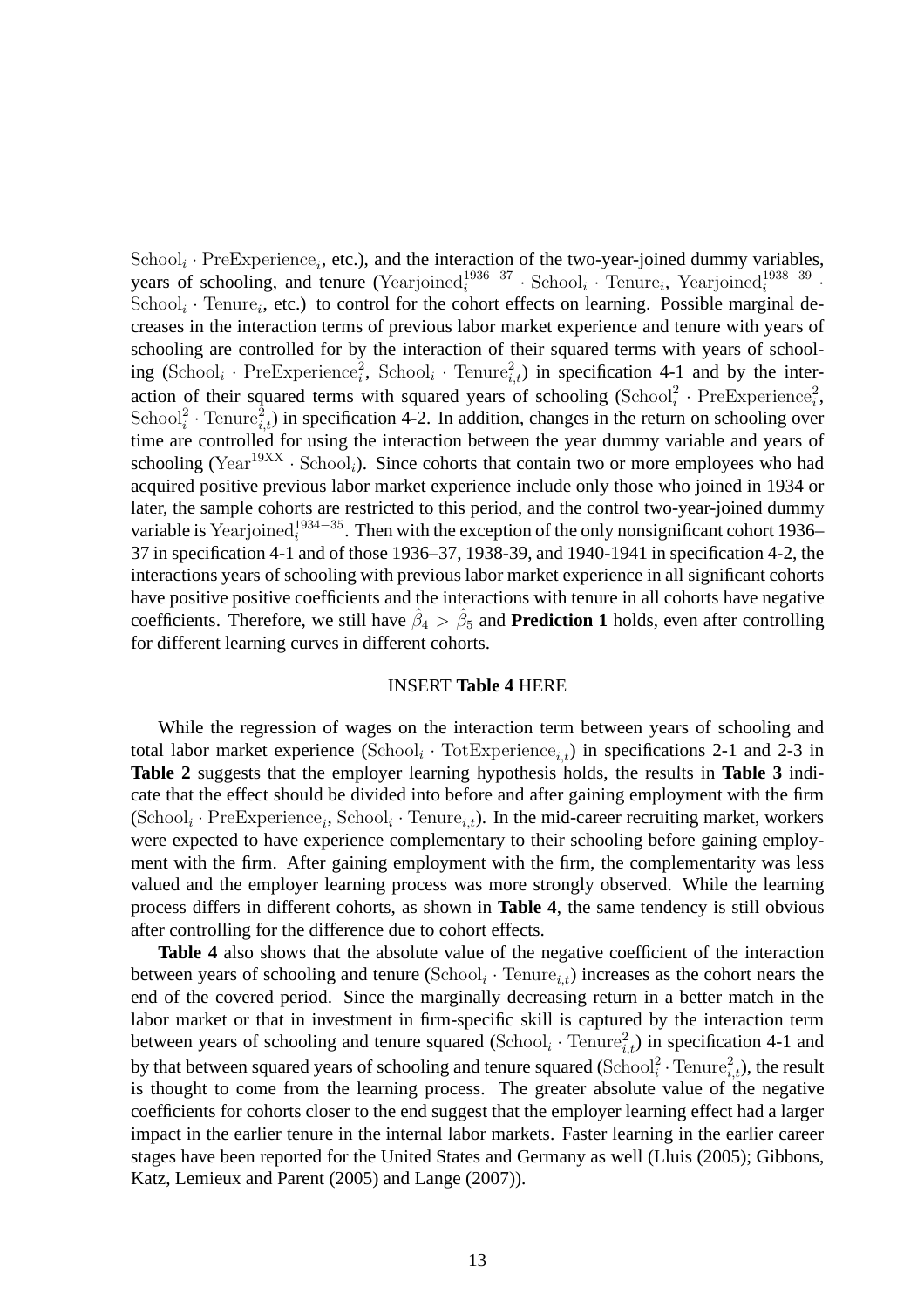### **4.3 Employer learning for better trainee selection**

Employers statistically discriminate when hiring. Then having hired, they begin to privately learn about employees' abilities and assign them to notches in the basic wage ladder based on their own private learning and employees' skill acquisition in the previous period. This is the primary channel of employers' learning and employees' skill acquisition. Both employers' learning and employees' skill acquisition are factored in when upgrading basic wages, but do not directly interact with each other.

There is another channel, in which learning might directly affect skill acquisition: In-house training programs in which decisions on who acquires what skills is made by the employer, not the employees. If, when making a decision on trainee selection, an employers uses employee information that he/she has learned privately since hiring, the in-house training program might improve efficiency by more than if selection was based only on information available in the market. If the employer does not use information he/she learned privately, internal training programs supplied by the employer would not outperform human resource allocations attained by the market. Thus, we next focus on in-house training programs provided by the case firm.

In the sample period, the firm operated four consecutive programs: The Development Center for Youth operated from 1927 to 1935 (Training<sup>1927–35</sup>);the School for Youth operated from 1935 to 1948 (Training<sup>1935–48</sup>); the Development Center for Technicians operated from 1939 to 1946 (Training<sup>1939–46</sup>); and the Development Center operated from 1946 to 1973  $(Training<sup>1946-73</sup>).$ 

Regulations behind the programs differed before and after the education reform in 1947. From 1926 to 1935, the government requested that major firms have a Development Center for Youth (Training<sup>1927–35</sup>). In 1935, the program was extended to a School for Youth (Training<sup>1935−48</sup>). From 1939, major firms were required to have a School for Youth (Training<sup>1935−48</sup>). Before 1947, secondary schooling was not mandatory, and the Development Center for Youth  $(Training^{1927-35})$  and School for Youth (Training<sup>1935–48</sup>t) were designed to complement shorter schooling. The Development Center for Technicians (Training<sup>1935–48</sup>) was not required by law and was operated according to the firm's own training plan.

The regulatory requirement was abandoned when junior high school became compulsory in 1947 and the School for Youth (Training<sup>1935–48</sup>) was abolished. The firm's original Development Center for Technicians (Training<sup>1939–46</sup>) program was reorganized as the Development Center (Training<sup>1946−73</sup>).

The Development Center for Youth (Training<sup>1927–35</sup>) and School for Youth (Training<sup>1935–48</sup>) offered a program of three days a week for four years, 800 hours in total. The Development Center for Technicians (Training<sup>1939–46</sup>) offered a full-time program for three years, 6,453 hours in total. The Development Center (Training<sup>194673</sup>) offered a program of three days a week before 1950, and six days a week from 1950, for two years. From 1963, only high school graduates were admitted as trainees.

**Table 5** presents the estimated probabilities of acceptance to the in-house training programs, namely the School for Youth (Training<sup>1935–48</sup>), the Development Center for Technicians (Training<sup>1939–46</sup>), and the Development Center (Training<sup>1946–73</sup>), given age (Age), years of schooling (School), previous labor market experience (PreExperience), and their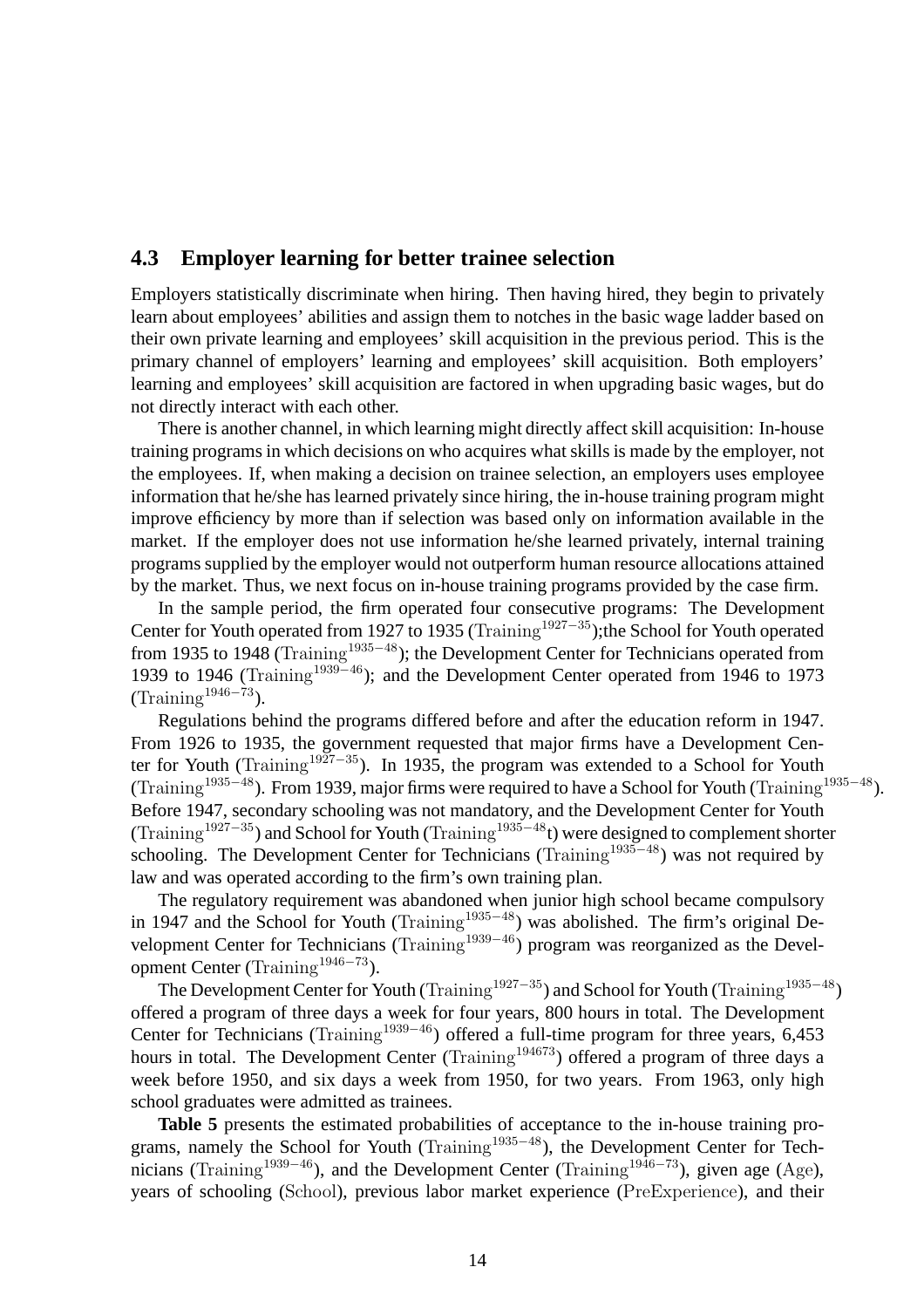squared terms. We assume that cohorts who joined the firm two years before introduction of a new program or later and until the year when the program was amended or abandoned were eligible to apply for the new program. Then, the sample period is defined as the one during which the relevant program was operated and the sample cohorts are defined as those who joined the firm from two years before the introduction of the relevant program to the year when the program ended. For the Development Center (Training $_{dc}^{194673}$ ), since high school graduation became an explicit condition to be accepted as a trainee from 1963, the sample period and cohorts are defined as being until 1962. For the earliest program, the Development Center for Youth from 1927 to 1935, the data set does not include sufficient cross-sections.

#### INSERT **Table 5** HERE

For schooling, the results are opposite for the School for Youth (Training<sup>1935</sup>−<sup>48</sup>) and for the Development Center (Training<sup>1946–73</sup>). In the former case, as required by regulations, employees with less schooling were more likely to be accepted. In the latter case, better educated employees were more likely to be accepted.

Next, we examine whether information learned privately by the employer was used for trainee selection in the post-1947 program, which was not motivated by the government regulations. In **Table 6**, specification 6-1, as a benchmark regresses the logarithm of the real wage ( $log(w_{i,t})$ )) on tenure (Tenure<sub>it</sub>), its squared term, the interaction term of years of schooling, previous labor market experience, the Development Center dummy variable  $(\text{School}_i \cdot \text{PreExperience}_i \cdot \text{Training}_{i,t}^{1946-73})$ , and the interaction term of years of schooling, tenure, and the Development Center dummy variable  $(School_i \cdot \text{Tenure}_{i,t} \cdot \text{Training}_{i,t}^{1946-73})$ . Then, specification 6-2, as an inquiry on learning in trainee selection, regresses the logarithm of the real wage  $(\log(w_{i,t}))$  on tenure (Tenure<sub>i,t</sub>), its squared term, the interaction term of years of schooling, previous labor market experience, and the probability of being accepted by Development Center estimated by specification  $5-3$  in Table  $5$  (School<sub>i</sub>  $\cdot$ PreExperience<sub>i</sub> · E[Training<sup>1946–73</sup>]), and the interaction term of years of schooling, previous labor market experience, and the estimated probability of being accepted by Development Center  $(School_i \cdot Tenure_{i,t} \cdot E[Training_i^{1946-73}])$ . We also control for the Development Center dummy variable (Training<sup>1946–73</sup>), its interaction with tenure (Training<sup>1946–73</sup> · Tenure<sub>i,t</sub>) in specification 6-1, and the estimated probability of being accepted by the Development Center (E[Training<sup>1946–73</sup>]), its interaction with tenure (E[Training<sup>1946–73</sup>] · Tenure<sub>i,t</sub>) in specification 6-2. We also control for the interactions of years of schooling with the year dummy variable (School<sub>i</sub> · Year<sup>19XX</sup>) in both specifications.

#### INSERT **Table 6** HERE

First in specification 6-1, the benchmark specification, the coefficient of  $\text{School}_i \cdot \text{PreExperience}_i \cdot$ Training<sup>1946–73</sup> is positive, while that of School<sub>i</sub>. Tenure<sub>i,t</sub>. Training<sup>1946–73</sup> is negative, which is consistent with **Prediction 1**,  $\hat{\beta}_4 > \hat{\beta}_5$ .

Next, in specification 6-2, after inserting the estimated  $E[Training^{1946-73}]$  for the observed Training<sup>1946–73</sup>, the coefficient of School<sub>i</sub> · PreExperience<sub>i</sub> · E[Training<sup>1946–73</sup>] is negative,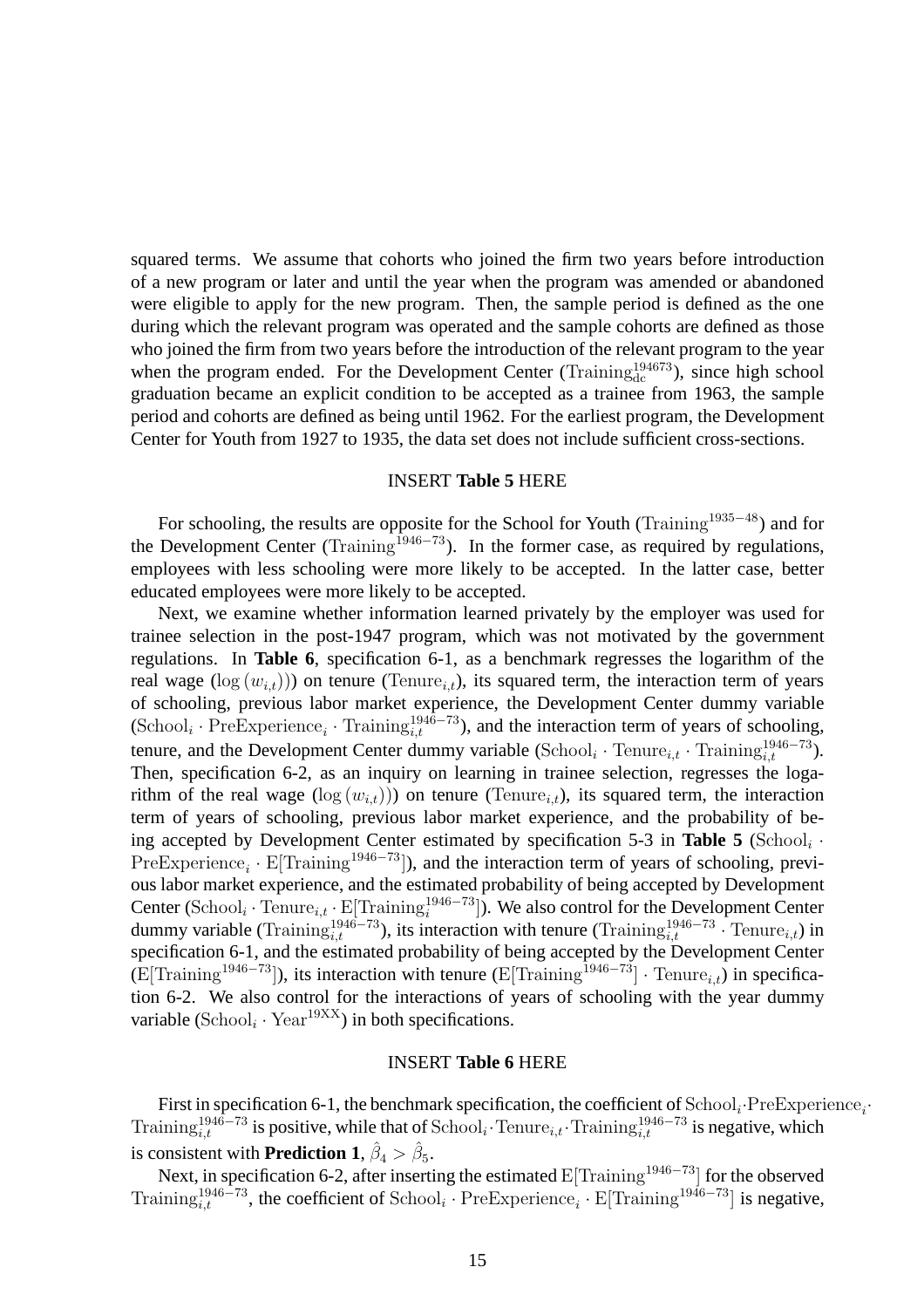while that of  $\text{School}_i \cdot \text{Tenure}_{i,t} \cdot E[\text{Training}^{1946-73}]$  is positive, which contradicts the theoretical prediction. Furthermore, in specification 6-4, after controlling for marginal decreases in the interactions of tenure and previous work experience with years of schooling by their squared terms, the coefficients of both  $School_i \cdot PreExperimente_i \cdot E[Training^{1946-73}]$  and  $School<sub>i</sub>$  · Tenure<sub>i,t</sub> · E[Training<sup>1946–73</sup>] are negative. That is, the employer learning effect is mostly absorbed by the expected probability of being accepted as trainees.

This result indicates that the firm utilized information learned privately after hiring when selecting trainees and, hence, on average, the trainee selection process absorbs the employer learning effect, which would have appeared otherwise. Thus, overall, we can see that the inhouse training program capitalized on information learned privately inside the internal labor market and, in this sense, likely improved efficiency. The information about abilities learned faster in earlier career stages was exploited efficiently for better training.

## **5 Discussion: A source of the mixed picture**

We conjectured theoretically that, in the market, young workers are expected to have work experience complementary to schooling in the cross-sectional dimension. This complementarity of acquired skills in the cross-sectional distribution could hide the employer learning effect in the longitudinal dimension.

Then, we have empirically shown that the employer learning effect in the longitudinal dimension is dominated by the cross-sectional complementarity expectation and is hidden for previous labor market experience before workers gained long-term employment with the case firm. We then showed that the employer learning effect is clearly observed once they gained long-term employment. At the same time, the employer learning effect is more weakly observed in the latter stages of workers' internal careers. Furthermore, the case firm drew on information learned privately in the earlier internal career stages to screen potentially more competent employees as trainees for their in-house training program.

While this research addresses a Japanese experience, we believe that our results have relevance to labor markets in other developed economies. For example, the complementarity effect between schooling and work experience is also reported for young US workers in a similar to our results (Habermalz (2006)). Then, recent empirical research found that internal labor markets are still a widely used incentive device in the United States (Ben-Ner, Kong and Lluis (2012)). Given these related findings, internal labor markets that affect both the direction of workers' skill acquisition and the speed of employers' learning still seem to be prevalent in developed economies. In addition, and the diversity of their forms might explain the puzzling heterogeneity of workers' skill acquisition and employers' learning among developed economies. For instance, the schooling and training system in Germany (Pischke and von Wachter (2008)) might explain a puzzling result of employer learning observed in intrafirm wage dynamics in the country (Lluis (2005)). Our study suggest a viewpoint for further comparative studies on such diversity of firm organizations.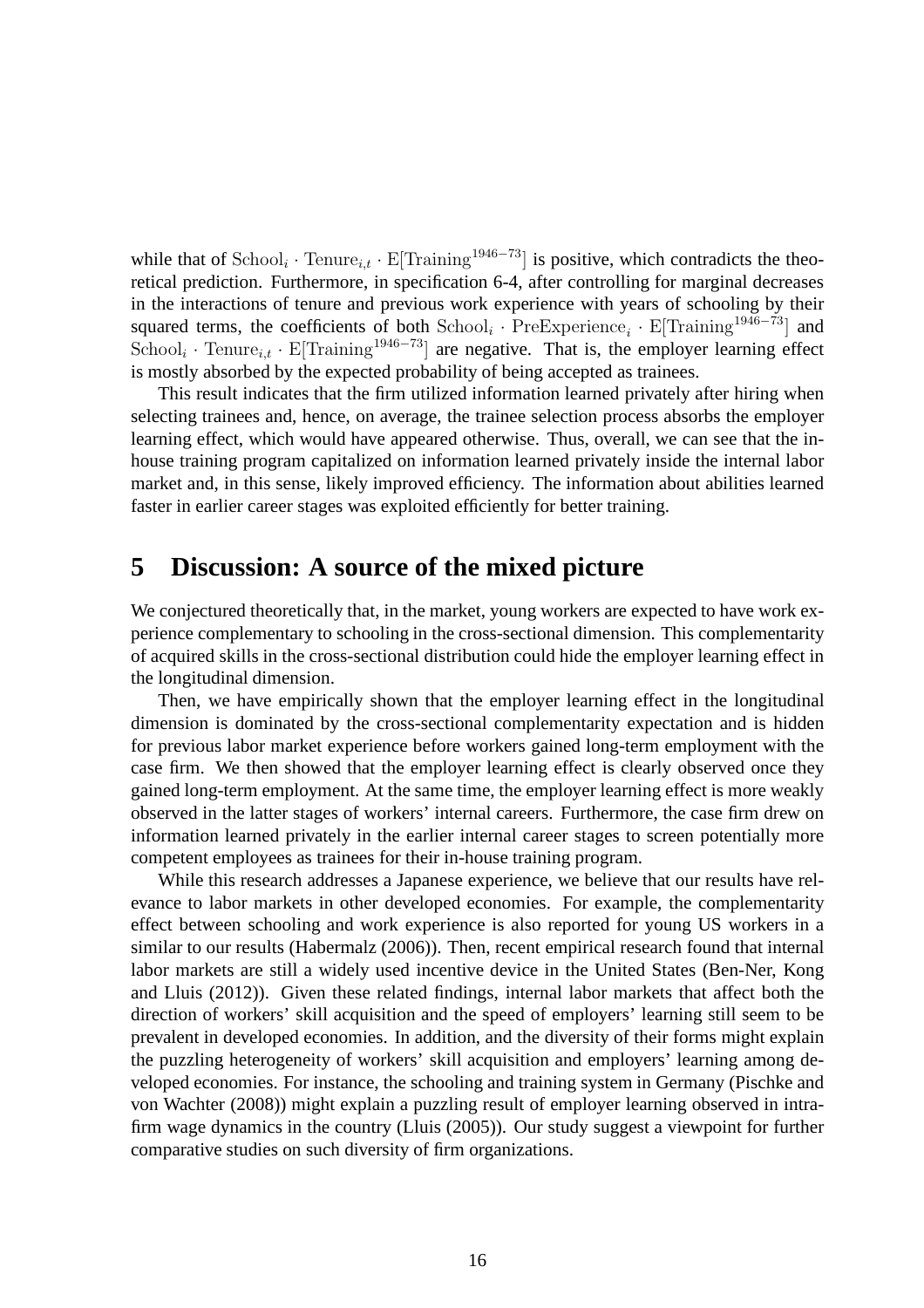## **References**

- **Altonji, Joseph G. and Charles R. Pierret**, "Learning and statistical discrimination," *The Quarterly Journal of Economics*, Feb 2001, *116* (1), 313–350.
- **Ariga, Kenn, Yasushi Ohkusa, and Giorgio Brunello**, "Fast track: is it in the genes?: The promotion theory of a large Japanese firm," *Journal of Economic Behavior & Organization*, Apr 1999, *38* (4), 385–402.
- **Arrow, Kenneth**, "Higher education as a filter," *Journal of Public Economics*, Jul 1973, *2* (3), 193–216.
- **Baker, George, Michael Gibbs, and Bengt Holmstrom**, "The wage policy of a firm," *The Quarterly Journal of Economics*, Nov 1994, *109* (4), 921–955.
- **Bauer, Thomas K. and John P. Haisken-DeNew**, "Employer learning and the returns to schooling," *Labour Economics*, May 2001, *8* (2), 161–180.
- **Ben-Ner, Avner, Fanmin Kong, and Stéphanie Lluis, "Uncertainty, task environment, and** organization design: An empirical investigation," *Journal of Economic Behavior & Organization*, Apr 2012, *82* (1), 281–313.
- **DeVaro, Jed and Michael Waldman**, "The signaling role of promotions: Further theory and empirical evidence," *Journal of Labor Economics*, Jan 2012, *30* (1), 91–147.
- **Farber, Henry S. and Robert Gibbons**, "Learning and wage dynamics," *The Quarterly Journal of Economics*, Nov 1996, *111* (4), 1007–1047.
- **Gibbons, Robert and Michael Waldman**, "A theory of wage and promotion dynamics inside firms," *The Quarterly Journal of Economics*, Nov 1999, *114* (4), 1321–1358.
- **and** <u>and</u> Solution as theory of wage and promotion dynamics inside firms," *Journal* is *of Labor Economics*, Jan 2006, *24* (1), 59–107.
- **, Lawrence F. Katz, Thomas Lemieux, and Daniel Parent**, "Comparative advantage, learning, and sectoral wage determination," *Journal of Labor Economics*, Oct 2005, *23* (4), 681–724.
- **Habermalz, Steffen**, "More detail on the pattern of returns to educational signals," *Southern Economic Journal*, Jul 2006, (1), 125–135.
- **Hungerford, Thomas and Gary Solon**, "Sheepskin effects in the returns to education," *The Review of Economics and Statistics*, Feb 1987, *69* (1), 175–177.
- **Jaeger, David A. and Marianne E. Page**, "Degrees matter: New evidence on sheepskin effects in the returns to education," *The Review of Economics and Statistics*, Nov 1996, *78* (4), 733–740.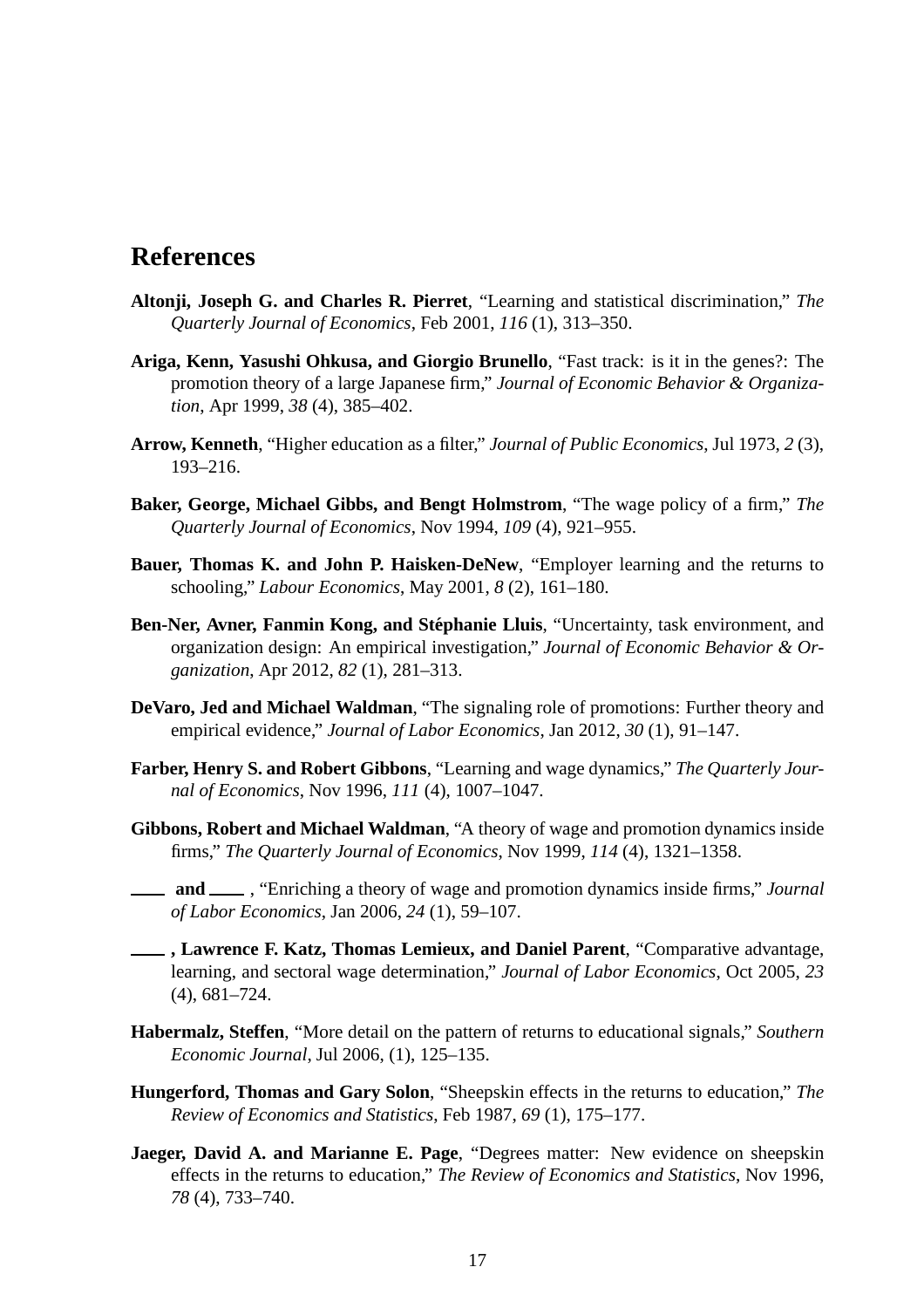- **Lange, Fabian**, "The speed of employer learning," *Journal of Labor Economics*, Jan 2007, *25* (1), 1–35.
- Lluis, Stéphanie, "The role of comparative advantage and learning in wage dynamics and intrafirm mobility: Evidence from Germany," *Journal of Labor Economics*, Oct 2005, *23* (4), 725–767.
- **Mansour, Hani**, "Does employer learning vary by occupation?," *Journal of Labor Economics*, Apr 2012, *30* (2), 415–444.
- **Mincer, Jacob**, *Schooling, Experience, and Earnings*, New York: National Bureau of Economic Research, 1974.
- **Nakabayashi, Masaki**, "Career experiences replaced: Emergence of Japanese internal labor markets," April 2013. ISS Discussion Paper Series, The University of Tokyo, F-157, http://ideas.repec.org/p/itk/issdps/f157.html.
- **Nippon Tokei Kyokai (Japan Statistical Association), ed.**, *Nippon Choki Tokei Soran (Historical Statistics of Japan)*, Vol. 4, Tokyo: Nippon Tokei Kyokai (Japan Statistical Association), 1988.
- **Ohkawa, Kazushi, Nobukiyo Takamatsu, and Yuzo Yamamoto**, *Choki Keizai Tokei 1 Kokumin Shotoku (Estimates of Long-term Economic Statistics of Japan since 1968, volume 7, National Income)*, Tokyo: Toyo Keizai Shinposha, 1974.
- **, Tsutomu Noda, Nobukiyo Takamatsu, Saburo Yamada, Minoru Kumazaki, Yuichi Shinomiya, and Ryoshin Minami**, *Choki Keizai Tokei 8 Bukka (Estimates of Long-term Economic Statistics of Japan since 1968, volume 8, Price Index)*, Tokyo: Toyo Keizai Shinposha, 1967.
- **Pinkston, Joshua C.**, "A test of screening discrimination with employer learning," *Industrial and Labor Relations Review*, Jan 2006, *59* (2), 267–284.

, "A model of asymmetric employer learning with testable implications," *The Review of Economic Studies*, Jan 2009, *76* (1), 367–394.

- **Pischke, Jorn-Steffen and Till von Wachter ¨** , "Zero returns to compulsory schooling in Germany: Evidence and interpretation," *The Review of Economics and Statistics*, Aug 2008, *90* (3), 592–598.
- **Riley, John G.**, "Testing the educational screening hypothesis," *The Journal of Political Economy*, Oct 1979, *87* (5-2), s227–s252.
- **Rubinstein, Yona and Yoram Weiss**, "Post schooling wage growth: Investment, search and learning," in Eric A. Hanushek and Finis Welch, eds., *Handbook of the Economics of Education, volume 1*, Elsevier Amsterdam 2006, pp. 1–67.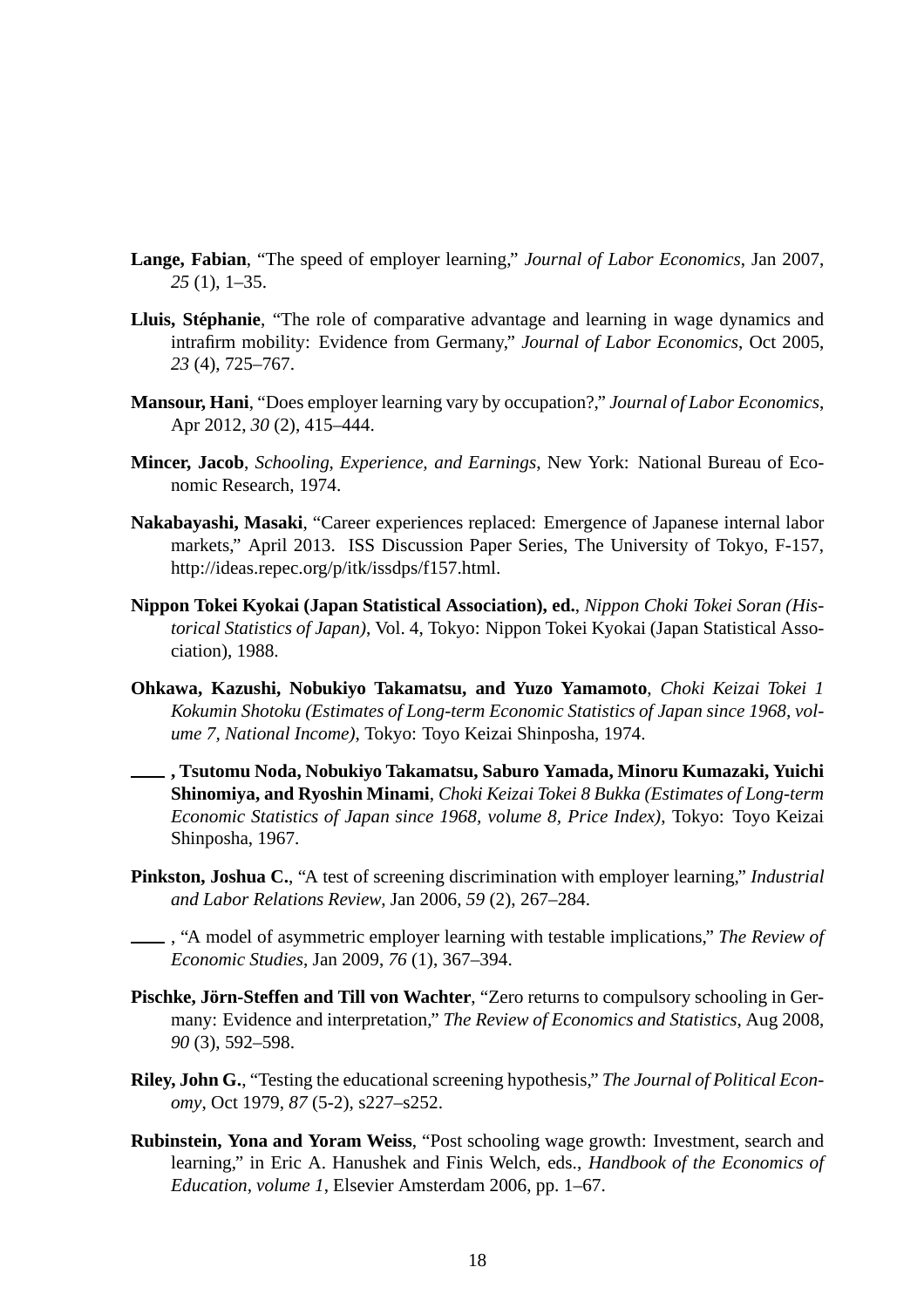- **Schönberg, Uta**, "Testing for asymmetric employer learning," *Journal of Labor Economics*, Oct 2007, *25* (4), 651–691.
- **Spence, Michael**, "Job market signaling," *The Quarterly Journal of Economics*, Aug 1973, *87* (3), 355–374.
- **Waldman, Michael**, "Job assignments, signalling, and efficiency," *Rand Journal of Economics*, Summer 1984, *15* (2), 255–267.
- , "Theory and evidence in internal labor markets," in Robert Gibbons and John Roberts, eds., *The Handbook of Organizational Economics*, Princeton University Press Princeton, NJ 2013, pp. 520–569.

## **Appendix I: Proof**

*Proof of Lemma 1.* For worker  $i + 1$  who is promoted in his/her third period, we have

$$
w_{i+1,2,t}(S_{i+1},\eta_{i+1,t}) = d_2 + c_2 \frac{k(d_1 - d_2) - c_1(\phi_L f(2) + bS_{i+1}f(2))}{k(c_2 - c_1) - c_1} + G(S_{i+1}),
$$

$$
w_{i+1,2,t}(S_{i+1}, \eta_{i+1,t}) - w_{i,2,t}(S_i, \eta_{i,t})
$$
  
= 
$$
-\frac{c_1c_2(bS_{i+1}f(2) - bS_if(1))}{k(c_2 - c_1) - c_1} - \frac{c_1c_2\phi_L(f(2) - f(1))}{k(c_2 - c_1) - c_1} + G(S_{i+1}) - G(S_i).
$$

For worker  $i + 1$  who is not promoted in his/her second or third period, we have

$$
w_{i+1,1,t}(S_{i+1}, \eta_{i+1,t}) = d_1 + c_1(\phi_L + bS_{i+1})f(2) + G(S_{i+1}),
$$
  
\n
$$
w_{i+1,1,t}(S_{i+1}, \eta_{i+1,t}) - w_{i,1,t}(S_i, \eta_{i,t})
$$
  
\n
$$
= c_1(bS_{i+1}f(2) - bS_i f(1)) + c_1\phi_L(f(2) - f(1)) + G(S_{i+1}) - G(S_i).
$$

Suppose that  $S_{i+1} > S_i$ . The term  $(bS_{i+1}f(2) - bS_i f(1))$  has a positive multiplier if work experience and schooling are complements and a negative multiplier if they are substitutes in the cross-sectional dimension  $i = 1, 2, \ldots, n$ . Since  $k > c_1/(c_2 - c_1)$ ,  $c_1 > 0 >$  $-c_1c_2/[k(c_2 - c_1) - c_1]$ , which implies that work experience and schooling are expected to be complements for non-promoted workers and substitutes for promoted workers.  $\Box$ 

# **Appendix II: Data sources**

**Wages and workers' characteristics** Original wage records of the case firm in Japan.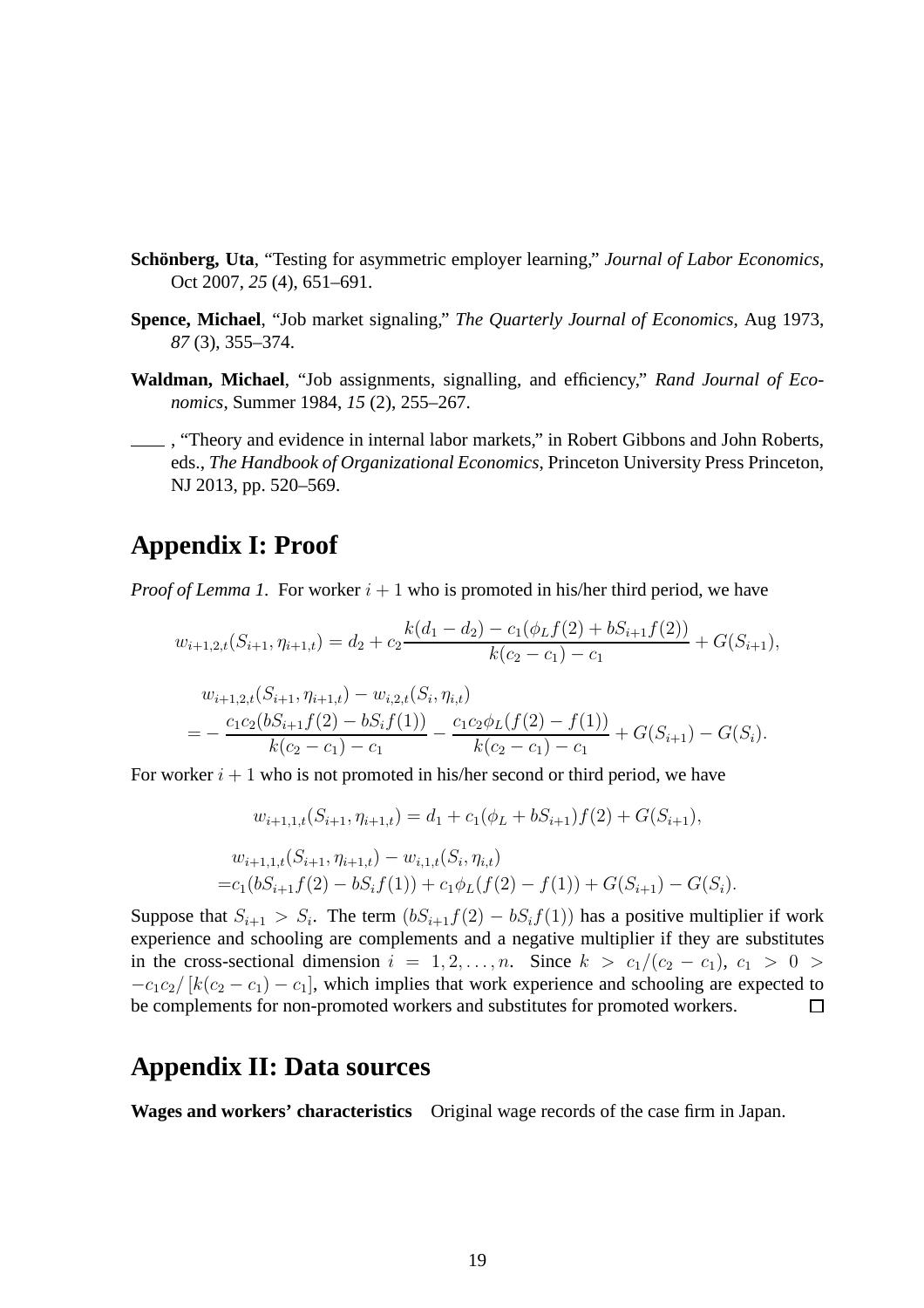**Series of national data** Consumer prices (to deflate nominal wages): Nippon Tokei Kyokai (Japan Statistical Association), ed (1988), p.362. National average height: the School Health Statistics surveyed by the Ministry of Education, Science, Sports and Culture (http://www.estat.go.jp/). Real gross national product: Ohkawa, Takamatsu and Yamamoto (1974), pp. 232  $(1885-1929) - 233$   $(1930-70)$ ; to connect series before and after 1955, when governmental statistics are not continuous, a deflator from Ohkawa, Noda, Takamatsu, Yamada, Kumazaki, Shinomiya and Minami (1967), p. 134, is used.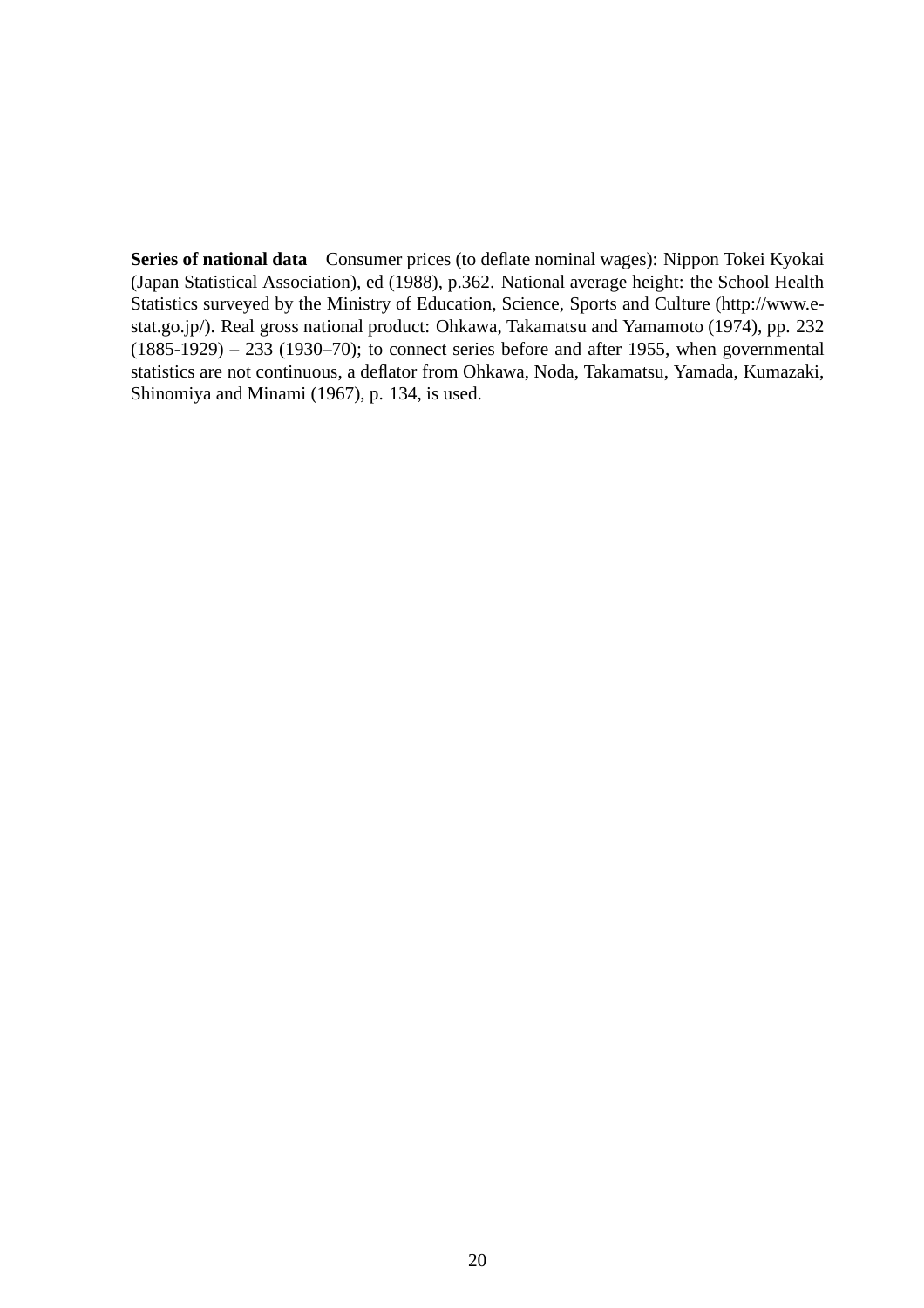|                               |                                                                                                                                                                                              |         |         |                        |         | Standard  |           |            | Number       |
|-------------------------------|----------------------------------------------------------------------------------------------------------------------------------------------------------------------------------------------|---------|---------|------------------------|---------|-----------|-----------|------------|--------------|
| Variable                      | Definition                                                                                                                                                                                   | Mean    |         | Median Maximum Minimum |         | deviation | Skewness  | Kurtosis   | of           |
|                               |                                                                                                                                                                                              |         |         |                        |         |           |           |            | observations |
| w                             | Real daily wage: yen per day.                                                                                                                                                                | 3.5782  | 3.3700  | 72.0600                | 0.3400  | 1.9650    | 2.4475    | 66.7437    | 23,120       |
| Height                        | Relative height when employed by the firm: (observed<br>height)/(national average height at his age in the year).                                                                            | 0.9957  | 1.0000  | 1.1000                 | 0.8000  | 0.0406    | $-0.4750$ | 6.6180     | 16,637       |
| Age                           | Age.                                                                                                                                                                                         | 30.5638 | 30,0000 | 55.0000                | 13.0000 | 8.1126    | 0.3644    | 2.5497     | 23,120       |
| School                        | Years of schooling.                                                                                                                                                                          | 8.7093  | 8.0000  | 15.0000                | 5.0000  | 1.6194    | 1.1881    | 4.3356     | 23,120       |
| Postwar                       | Postwar education generation dummy variable: $=1$ if 12 years old or<br>younger in 1947, and 0 otherwise.                                                                                    | 0.1805  | 0.0000  | 1.0000                 | 0.0000  | 0.3846    | 1.6615    | 3.7606     | 23,120       |
|                               | TotExperience Years of total labor market experience: Age-(6+School).                                                                                                                        | 15.8309 | 15.0000 | 42.0000                | 0.0000  | 8.5340    | 0.3159    | 2.5205     | 23,120       |
|                               | Years of previous labor market experience prior joining the firm:<br>PreExperience Age-(6+School+Tenure). Every sample employee had worked at<br>the firm until the last year of his record. | 6.3631  | 6.0000  | 35.0000                | 0.0000  | 5.1436    | 0.7689    | 3.4393     | 23,120       |
| Tenure                        | Tenure: (years after employed by the firm).                                                                                                                                                  | 10.0591 | 9.0000  | 37.7500                | 0.0000  | 6.9391    | 0.6156    | 2.7515     | 23,120       |
| $\mathrm{Training}^{1927-35}$ | =1 if completed Development Center for Youth (operated from 1927<br>to 1935), and 0 otherwise.                                                                                               | 0.0010  | 0.0000  | 1.0000                 | 0.0000  | 0.0308    | 32.3714   | 1,048.9100 | 23,120       |
| $\mathrm{Training}^{1935-48}$ | $=$ 1 if completed School for Youth (operated from 1935 to 1948), and<br>0 otherwise.                                                                                                        | 0.0419  | 0.0000  | 1.0000                 | 0.0000  | 0.2004    | 4.5720    | 21.9034    | 23,120       |
| $\mathrm{Training}^{1939-46}$ | $=$ 1 if completed Development Center for Technician (operated from<br>1939 to 1946).                                                                                                        | 0.0513  | 0.0000  | 1.0000                 | 0.0000  | 0.2205    | 4.0700    | 17.5646    | 23,120       |
| $\mathrm{Training}^{1946-73}$ | $=$ 1 if completed Development Center (operated from 1946 to 1973),<br>and 0 otherwise.                                                                                                      | 0.1257  | 0.0000  | 1.0000                 | 0.0000  | 0.3316    | 2.2577    | 6.0970     | 23,120       |
|                               | (earjoined <sup>19XX-Y</sup> <sup>2</sup> -year-joined dummy variable: =1 if joined the firm from 19XX to<br>$19YY(=19XX+1)$ , and 0 otherwise.                                              |         |         |                        |         |           |           |            |              |
| $Year^{19XX}$<br><b>GNP</b>   | Year dummy variable: $=1$ if the year is 19XX, and 0 otherwise.<br>Real gross national product.                                                                                              |         |         |                        |         |           |           |            |              |

*Sources*: See **Appendix II**.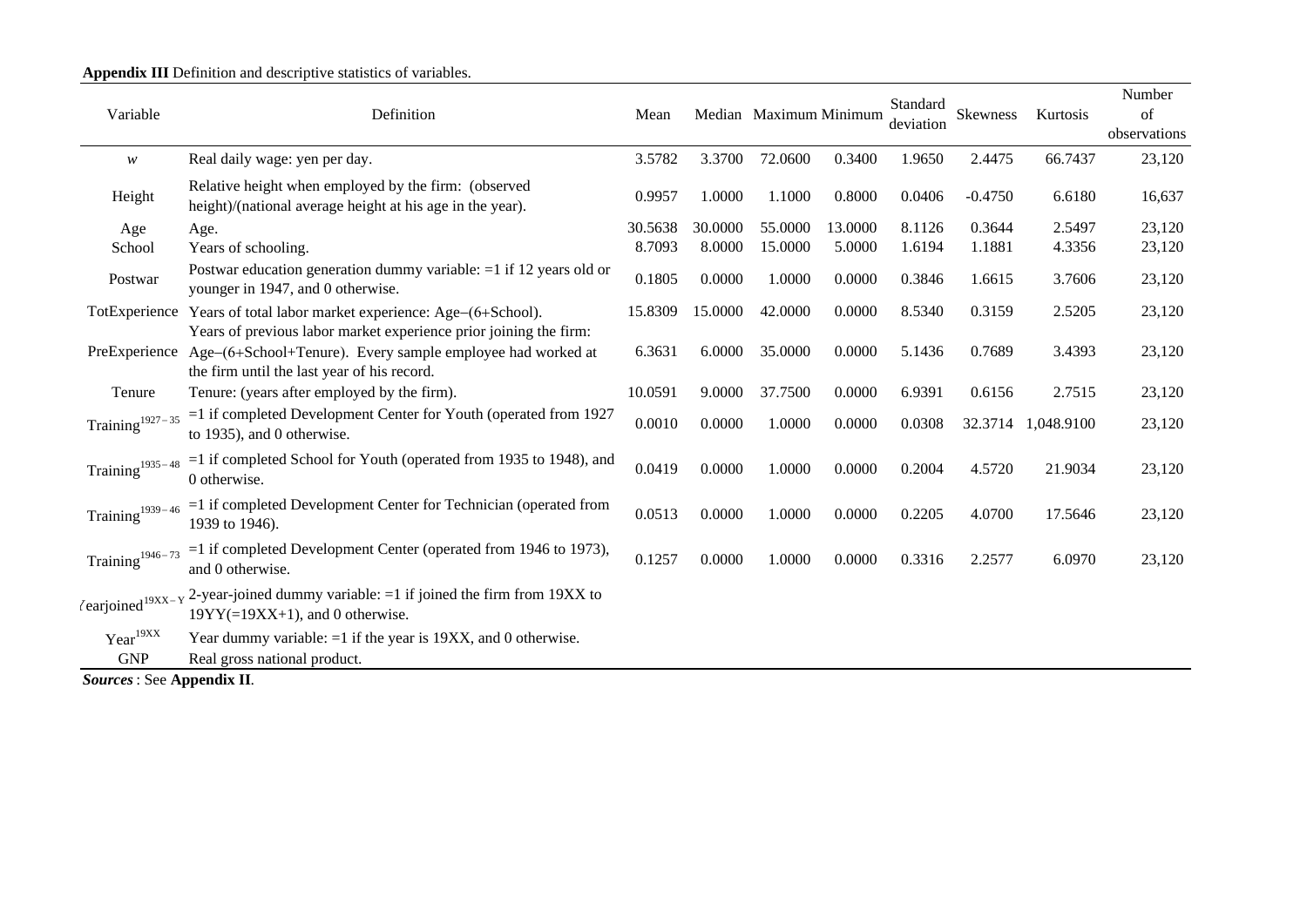#### **Table 1** Cohort effect on wage curves.

|                                                                              | $1 - 1$                                            |                |
|------------------------------------------------------------------------------|----------------------------------------------------|----------------|
| Estimation method                                                            | panel extended generalized least squares           |                |
| Dependent variable                                                           | $log(w_i, t)$                                      |                |
| Cross-section<br>Period (year)                                               | random effect<br>pooled (no year dummies inserted) |                |
| Independent variables                                                        | coefficient                                        | $t$ statistic  |
| Constant                                                                     | $-0.0781$                                          | $-2.2423$      |
| School <sub>i</sub>                                                          | 0.0358                                             | 5.0124         |
| School $i^2$                                                                 | $-0.0015$                                          | $-4.0319$      |
| TotExperience <sub>i.t</sub>                                                 | 0.0112                                             | 15.7277        |
| TotExperience <sub>i</sub> $t^2$                                             | $-0.0001$                                          | $-7.8801$      |
| Tenure $_{i,t}$                                                              | 0.0125                                             | 13.2765        |
| Tenure $_{i, t}$                                                             | 0.0004                                             | 11.3815        |
| Yearjoined <sup>1930-31</sup> <sub>i</sub> · log(w <sub>i,t-1</sub> )        | 0.4359                                             | 15.0252        |
| Yearjoined <sup>1932–33</sup> <sub>i</sub> · log( $w_{i,t-1}$ )              | 0.4755                                             | 32.3269        |
| Yearjoined <sup>1934–35</sup> · log( $w_i$ , $_{t-1}$ )                      | 0.5053                                             | 42.7458        |
| Yearjoined <sup>1936-37</sup> <sub>i</sub> · log(w <sub>i</sub> , $_{t-1}$ ) | 0.5218                                             | 57.3005        |
| Yearjoined <sup>1938–39</sup> <sub>i</sub> · log(w <sub>i,t-1</sub> )        | 0.5650                                             | 92.1537        |
| Yearjoined <sup>1940–41</sup> <sub>i</sub> · log(w <sub>i,t-1</sub> )        | 0.5815                                             | 102.6212       |
| Yearjoined <sup>1942-43</sup> <sub>i</sub> · log(w <sub>i,t-1</sub> )        | 0.6017                                             | 97.8593        |
| Yearjoined <sup>1944–45</sup> <sub>i</sub> · log( $w_{i,t-1}$ )              | 0.6253                                             | 90.2239        |
| Yearjoined <sup>1946-47</sup> <sub>i</sub> · log(w <sub>i,t-1</sub> )        | 0.6642                                             | 82.7922        |
| Yearjoined <sup>1948-49</sup> <sub>i</sub> $\cdot$ log(w <sub>i,t-1</sub> )  | 0.6853                                             | 168.9371       |
| Yearjoined <sup>1950–51</sup> <sub>i</sub> · log( $w_{i, t-1}$ )             | 0.7132                                             | 134.0633       |
| Yearjoined <sup>1952–53</sup> <sub>i</sub> · log( $w_{i,t-1}$ )              | 0.7488                                             | 68.2213        |
| Yearjoined <sup>1954–55</sup> <sub>i</sub> · log(w <sub>i,t-1</sub> )        | 0.7746                                             | 85.3240        |
| Yearjoined <sup>1956–57</sup> <sub>i</sub> · log( $w_{i,t-1}$ )              | 0.7629                                             | 152.6817       |
| Yearjoined <sup>1958–59</sup> <sub>i</sub> · log( $w_{i,t-1}$ )              | 0.7967                                             | 107.5379       |
| Yearjoined <sup>1960–61</sup> <sub>i</sub> · log(w <sub>i,t-1</sub> )        | 0.8036                                             | 77.0475        |
| Yearjoined <sup>1962–63</sup> <sub>i</sub> · log(w <sub>i,t-1</sub> )        | 0.8219                                             | ***<br>66.1291 |
| Yearjoined <sup>1964–65</sup> $i \cdot log(w_{i, t-1})$                      | 0.8532                                             | 57.0154        |
| Yearjoined <sup>1966-67</sup> <sub>i</sub> · log( $w_{i,t-1}$ )              | 0.8847                                             | ***<br>28.1190 |
| $\Delta$ GNP                                                                 | Yes                                                |                |
| cross-sections included                                                      |                                                    | 1,555          |
| periods included (years)                                                     | $40(1930-69)$                                      |                |
| included observations                                                        |                                                    | 21,562         |
| adjusted $R^2$                                                               |                                                    | 0.8936         |
| $F$ statistic                                                                |                                                    | 6,962.4719     |

*Notes*: The control cohort dummy variable is Yearjoined<sup>1928–1929</sup>. \*\*\* and \*\* respectively denote significance at the 1- and 5-percent levels.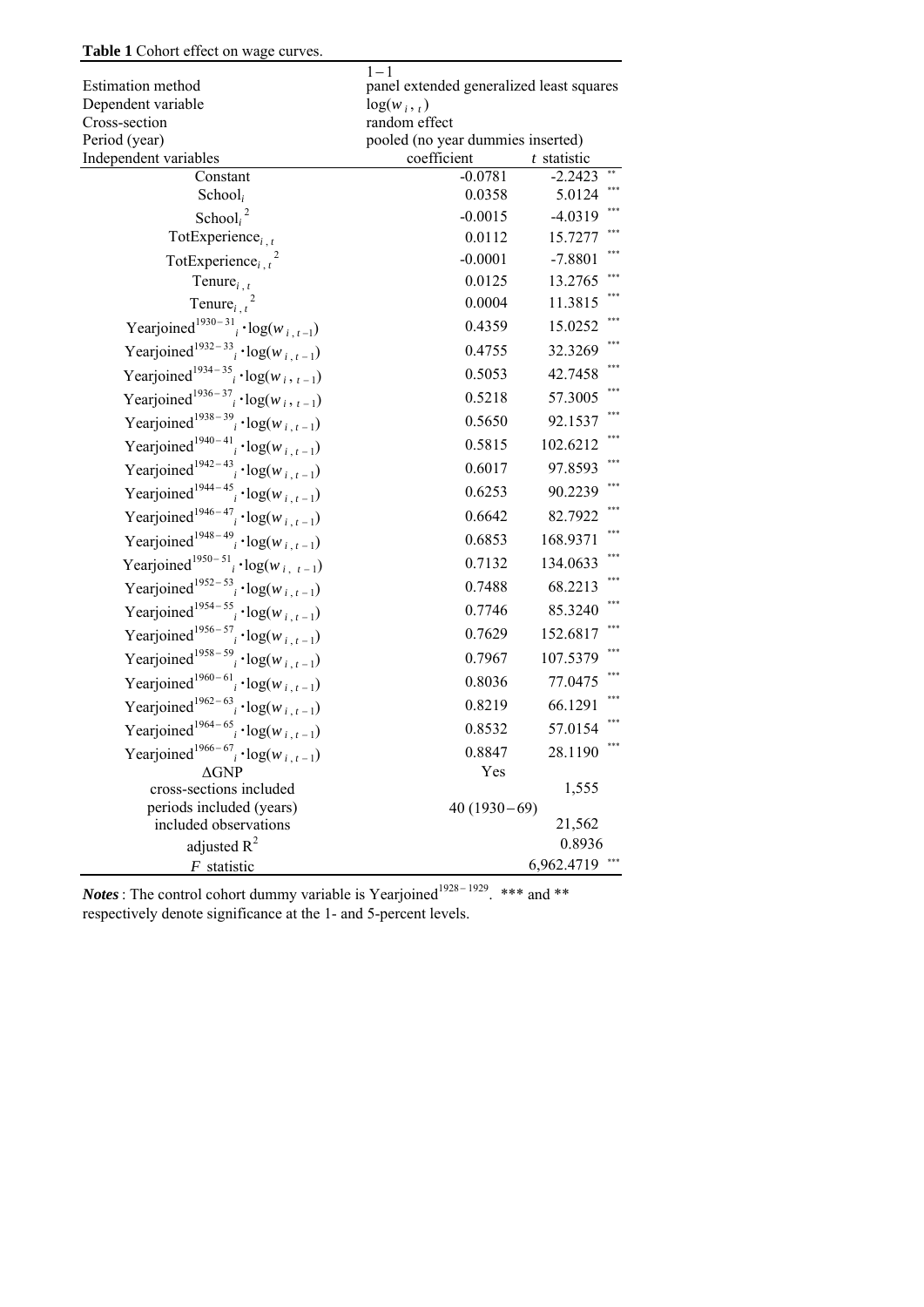| able $\blacksquare$ bixin elements and employer rearning effect in wage determination. |                                   |                           |                                          |               |                           |                     |                         |                |  |  |
|----------------------------------------------------------------------------------------|-----------------------------------|---------------------------|------------------------------------------|---------------|---------------------------|---------------------|-------------------------|----------------|--|--|
|                                                                                        | $2 - 1$<br>$2 - 2$                |                           |                                          |               |                           | $2 - 3$<br>$2 - 4$  |                         |                |  |  |
| Estimation method                                                                      |                                   |                           | panel extended generalized least squares |               |                           |                     |                         |                |  |  |
| Dependent variable                                                                     | $log(w_{i,t})$                    |                           |                                          |               |                           |                     |                         |                |  |  |
| Cross-section                                                                          | random effect                     |                           |                                          |               |                           |                     |                         |                |  |  |
| Period (year)                                                                          | pooled (no year dummies inserted) |                           |                                          |               |                           |                     |                         |                |  |  |
| Independent variables                                                                  | coefficient $t$ statistic         |                           | coefficient t statistic                  |               | coefficient $t$ statistic |                     | coefficient t statistic |                |  |  |
| Constant                                                                               | $-1.3797$                         | $-17.625\overline{6}$ *** | $-1.0374$                                | $-13.7473$    | $-8.2014$                 | $-11.2220$          | $-7.9041$               | $-10.3975$     |  |  |
| Height <sub>i</sub>                                                                    |                                   |                           |                                          |               | 12.3992                   | 8.5047              | 13.2281                 | 8.7190 ***     |  |  |
| Heigt $_i^2$                                                                           |                                   |                           |                                          |               | $-5.4457$                 | $-7.4297$           | $-6.1167$               | $-8.0237$      |  |  |
| School <sub>i</sub>                                                                    | 0.1904                            | 12.3740                   | 0.1395                                   | 9.1231        | 0.1617                    | $***$<br>8.9997     | 0.0868                  | 4.8363         |  |  |
| School $i^2$                                                                           | $-0.0064$                         | $-8.5673$                 | $-0.0050$                                | $-6.5236$     | $-0.0051$                 | $-5.8399$           | $-0.0024$               | $-2.7609$      |  |  |
| Postwar <sub>i</sub>                                                                   | 0.4703                            | 57.5718                   | 0.4937                                   | 60.3669       | 0.4932                    | 62.4583             | 0.5166                  | 64.0350        |  |  |
| TotExperience <sub>i.t</sub>                                                           | 0.0587                            | 30.7057                   | 0.0412                                   | 35.8644       | 0.1274                    | 20.6904             | 0.0296                  | 25.5080        |  |  |
| TotExperience <sub>i,t</sub>                                                           | $-0.0003$                         | $-8.7299$                 | $-0.0002$                                | $-6.7225$     | $-0.0002$                 | $-6.9956$           | $-0.0002$               | $-5.6679$      |  |  |
| Tenure $_{i, t}$                                                                       | 0.0870                            | 77.4515                   | 0.0922                                   | 46.6436       | 0.1356                    | 103.5312            | 0.2114                  | 28.8327        |  |  |
| Tenure <sub>i, <math>t^2</math></sub>                                                  | $-0.0015$                         | $-37.4222$                | $-0.0015$                                | -36.9969      | $-0.0030$                 | $-54.7404$          | $-0.0030$               | $-54.5433$     |  |  |
| Height <sub>i</sub> $\cdot$ TotExperience <sub>i.t</sub>                               | $-0.0018$                         | $-11.5768$                |                                          |               | $-0.0759$                 | ***<br>$-12.3038$   |                         |                |  |  |
| Height <sub>i</sub> $\cdot$ Tenure <sub>i.t</sub>                                      |                                   |                           |                                          |               |                           |                     | $-0.0616$               | $-8.6816$      |  |  |
| School <sub>i</sub> · TotExperience <sub>i.t</sub>                                     |                                   |                           |                                          |               | $-0.0024$                 | $***$<br>$-16.2488$ |                         |                |  |  |
| $\text{School}_i \cdot \text{Tenure}_{i, t}$                                           |                                   |                           | $-0.0006$                                | $-3.1841$     | $* * *$                   |                     | $-0.0016$               | $-9.2743$      |  |  |
| Training <sup>1927-35</sup> $i.t$                                                      | $-0.8494$                         | $-5.0896$                 | $-0.8338$                                | $-4.9526$     |                           |                     |                         |                |  |  |
| Training <sup>1927-35</sup> $i, t$ Tenure <sub>i, t</sub>                              | 0.0221                            | 2.4901                    | 0.0212                                   | 2.3904        |                           |                     |                         |                |  |  |
| Training <sup>1935-48</sup> $i, t$                                                     | $-0.1644$                         | $-7.6893$                 | $-0.1707$                                | $-7.8796$     |                           |                     |                         |                |  |  |
| Training <sup>1935-48</sup> <sub>i,t</sub> · Tenure <sub>i,t</sub>                     | 0.0075                            | 5.6422                    | ***<br>0.0076                            | 5.7226        |                           |                     |                         |                |  |  |
| Training <sup>1939-46</sup> <sub>i.t</sub>                                             | $-0.2251$                         | $-11.2331$                | ***<br>$-0.2305$                         | $-11.3440$    |                           |                     |                         |                |  |  |
| Training <sup>1939-46</sup> <sub>i, t</sub> · Tenure <sub>i, t</sub>                   | 0.0107                            | 8.6292                    | 0.0109                                   | 8.7899        |                           |                     |                         |                |  |  |
| Training <sup>1946-73</sup> $i, t$                                                     | 0.1539                            | 13.0095                   | 0.1372                                   | 11.5120       | ***                       |                     |                         |                |  |  |
| Training <sup>1946-73</sup> <sub>i, t</sub> · Tenure <sub>i, t</sub>                   | $-0.0067$                         | $-6.1725$                 | $-0.0056$                                | $-5.1606$     |                           |                     |                         |                |  |  |
| cross-sections included                                                                |                                   | 1,558                     |                                          | 1,558         |                           | 1,246               |                         | 1,246          |  |  |
| periods included (years)                                                               |                                   | $41(1929 - 1969)$         |                                          | $41(1929-69)$ |                           | $31(1939-69)$       |                         | $31(1939-69)$  |  |  |
| included observations                                                                  |                                   | 23,210                    |                                          | 23,210        |                           | 16,637              |                         | 16,637         |  |  |
| adjusted $R^2$                                                                         |                                   | 0.7730                    |                                          | 0.7745        |                           | 0.8640              |                         | 0.8639         |  |  |
| $F$ statistic                                                                          |                                   | 4,922.0817                | ***                                      | 4,964.6115    |                           | 9,609.0120<br>***   |                         | 9,599.4685 *** |  |  |

**Table 2** Skill elements and employer learning effect in wage determination.

*Notes*: \*\*\* and \*\* respectively denote significance at the 1- and 5-percent levels. The information about physiological characteristics is not included in the wage records of the employees who joined the firm before 1939.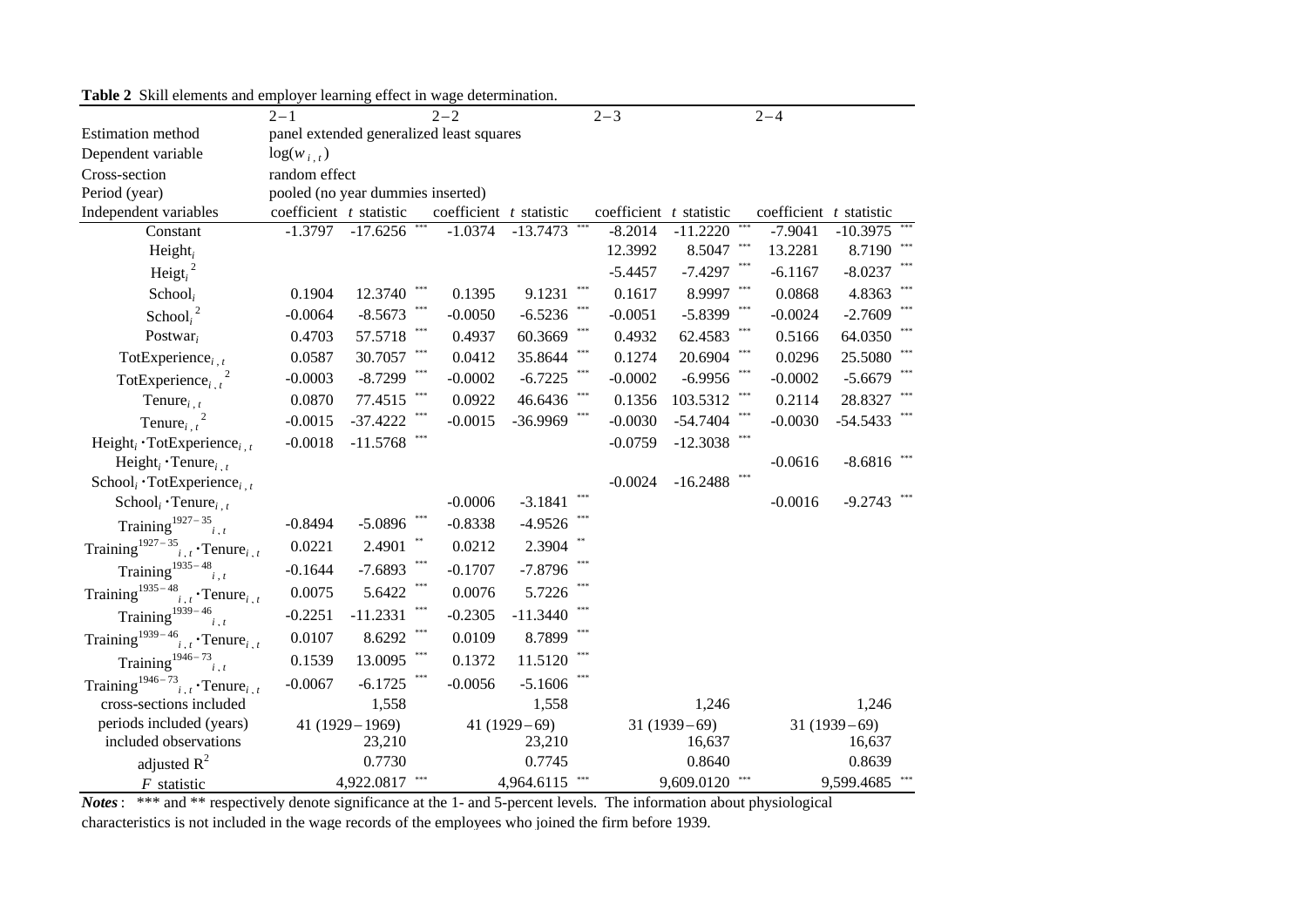| Table 3 Detection of employer learning effects in previous experience and tenure. |  |  |  |
|-----------------------------------------------------------------------------------|--|--|--|
|                                                                                   |  |  |  |

|                                                               | $3 - 1$                           |                 |             | $P22.2000$ $P12P21.0112$<br>$3 - 2$      |                |               | $3 - 3$     |               |               | $3 - 4$                 |                |         |
|---------------------------------------------------------------|-----------------------------------|-----------------|-------------|------------------------------------------|----------------|---------------|-------------|---------------|---------------|-------------------------|----------------|---------|
| <b>Estimation method</b>                                      |                                   |                 |             | panel extended generalized least squares |                |               |             |               |               |                         |                |         |
| Dependent variable                                            | $log(w_{i,t})$                    |                 |             |                                          |                |               |             |               |               |                         |                |         |
| Cross-section                                                 |                                   | random effect   |             |                                          |                |               |             |               |               |                         |                |         |
| Period (year)                                                 | pooled (no year dummies inserted) |                 |             |                                          |                |               |             |               |               |                         |                |         |
| Independent variables                                         | coefficient $t$ statistic         |                 |             | coefficient                              | t statistic    |               | coefficient | t statistic   |               | coefficient t statistic |                |         |
| Constant                                                      | $-0.6740$                         | $-15.2121$      | $\pm\pm\pm$ | $-0.4701$                                | $-18.9872$     | $\pm \pm \pm$ | $-0.6386$   | $-14.8029$    | $\pm \pm \pm$ | $-0.6996$               | $-15.7167$ *** |         |
| School <sub>i</sub>                                           | 0.0957                            | 11.1396         |             | 0.0538                                   | 11.7441        |               | 0.1212      | 12.1921       |               | 0.1204                  | 11.9630        |         |
| School, $^{2}$                                                | $-0.0059$                         | $-14.4278$      |             | $-0.0038$                                | $-17.7145$     |               | $-0.0056$   | $-13.9784$    |               | $-0.0054$               | $-13.6782$     |         |
| PreExperience,                                                | 0.0306                            | 18.4545         |             | 0.0198                                   | 9.2105         |               | 0.0295      | 17.9188       |               | 0.0134                  | 3.6080         |         |
| PreExperience <sub>i</sub> <sup>2</sup>                       | $-0.0004$                         | $-11.0913$      |             | 0.0004                                   | 3.1714         |               | $-0.0002$   | $-5.2303$     |               | 0.0006                  | 3.2492         |         |
| Tenure $_{i, t}$                                              | 0.1093                            | 157.6259        | $* * *$     | 0.1246                                   | 63.1873        | $* * *$       | 0.1092      | 157.2888      | $* * *$       | 0.1427                  | 84.6012        | $* * *$ |
| Tenure <sub>i</sub> $t^2$                                     | $-0.0007$                         | $-52.9482$      |             | $-0.0019$                                | $-23.6766$     |               | $-0.0006$   | $-47.8240$    |               | $-0.0021$               | $-29.9396$     |         |
| $Schooli \cdot Pre Experiencei$                               | $-0.0004$                         | $-2.6272$       |             | 0.0007                                   | 2.9480         |               | $-0.0010$   | $-6.2116$     |               | 0.0009                  | 2.1320         |         |
| $\text{School}_i \cdot \text{Tenure}_{i,t}$                   | $-0.0054$                         | $-78.3730$      |             | $-0.0071$                                | $-31.2024$     | $***$         | $-0.0075$   | $-34.1524$    |               | $-0.0114$               | $-40.1782$     |         |
| School <sub>i</sub> · PreExperience <sub>i</sub> <sup>2</sup> |                                   |                 |             | $-0.0001$                                | $-6.8403$      |               |             |               |               | $-0.0001$               | $-4.2313$      |         |
| School <sub>i</sub> Tenure, $\frac{2}{t}$                     |                                   |                 |             | 0.0001                                   | 14.0995        |               |             |               |               | 0.0002                  | 21.6793        |         |
| Year <sup>19XX</sup> $\cdot$ School <sub>i</sub>              |                                   | Yes             |             |                                          | Yes            |               |             | Yes           |               | Yes                     |                |         |
| Yearjoined <sup>19XX-YY</sup> .                               |                                   | N <sub>o</sub>  |             |                                          | N <sub>o</sub> |               |             | Yes           |               |                         | Yes            |         |
| cross-sections included                                       |                                   | 1,558           |             |                                          | 1,558          |               |             | 1,558         |               |                         | 1,558          |         |
| periods included (years)                                      |                                   | $41(1929-69)$   |             |                                          | $41(1929-69)$  |               |             | $41(1929-69)$ |               |                         | $41(1929-69)$  |         |
| included observations                                         |                                   | 23,120          |             |                                          | 23,120         |               |             | 23,120        |               |                         | 23,120         |         |
| adjusted $R^2$                                                |                                   | 0.9766          |             |                                          | 0.9687         |               |             | 0.9771        |               |                         | 0.9776         |         |
| $F$ statistic                                                 |                                   | 20,076.5892 *** |             |                                          | 14,300.3232    |               |             | 14,741.6266   |               |                         | 14,624.3724    |         |

*Notes*: \*\*\* and \*\* respectively denote significance at the 1- and 5-percent levels. Control year dummy variable for Year<sup>19XX</sup> School is Year<sup>1929</sup>. Control 2-year-joined dummy variable for Yearjoined<sup>19XX-YY</sup> School is Yearjoined<sup>1928-1929</sup>.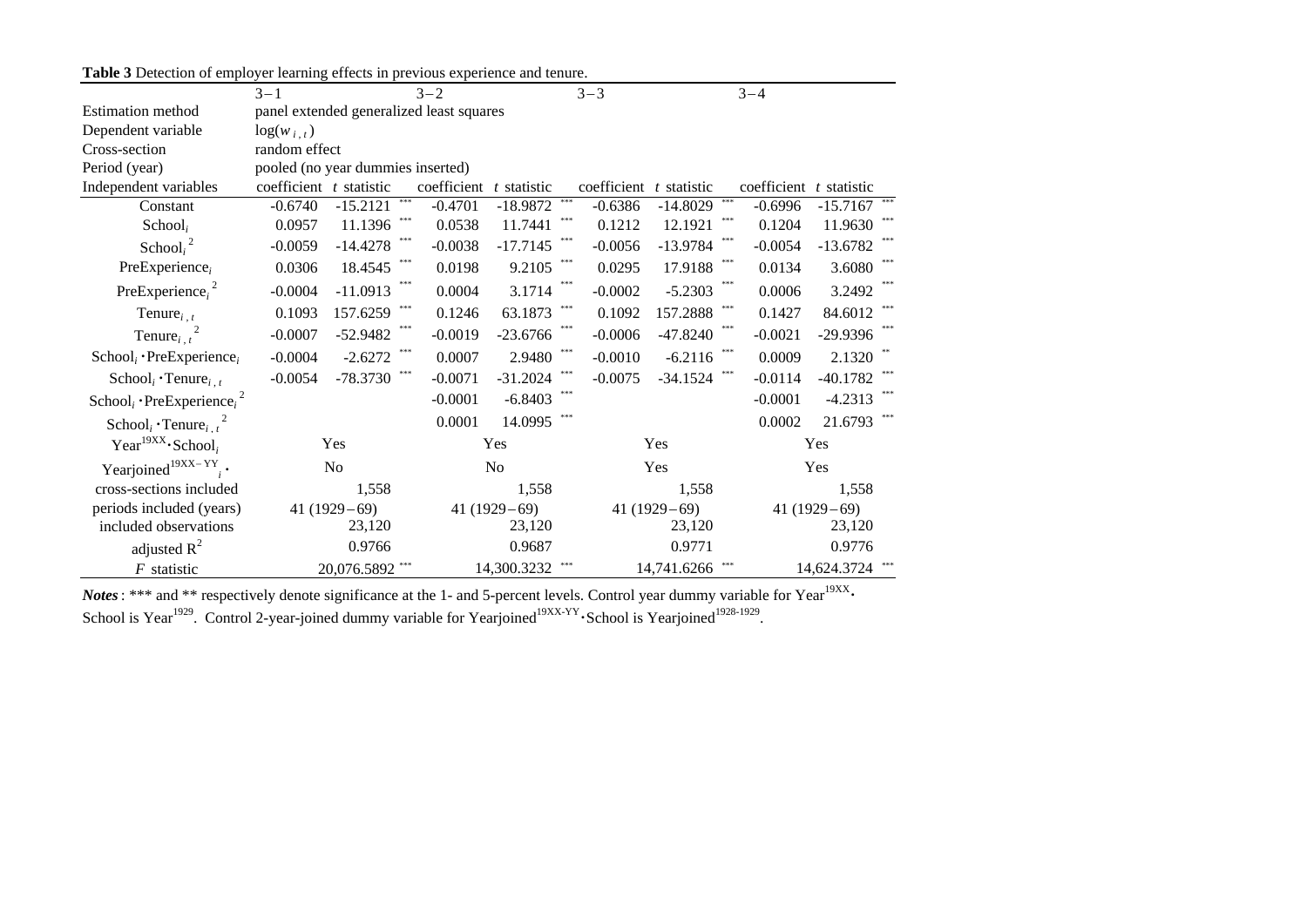|                                | Table 4 Detection of employer learning effects in previous experience and tenure with controlling for cohort effects. |                           |                                   |                                          |                        |
|--------------------------------|-----------------------------------------------------------------------------------------------------------------------|---------------------------|-----------------------------------|------------------------------------------|------------------------|
|                                |                                                                                                                       | $4 - 1$                   |                                   |                                          |                        |
| Estimation method              |                                                                                                                       |                           |                                   | panel extended generalized least squares |                        |
| Dependent variable             |                                                                                                                       | $log(w_{i,t})$            |                                   |                                          |                        |
| Cross-section<br>Period (year) |                                                                                                                       | random effect             | pooled (no year dummies inserted) |                                          |                        |
| Independent variables          |                                                                                                                       | coefficient $t$ statistic |                                   | coefficient t statistic                  |                        |
|                                | Constant                                                                                                              |                           | ***<br>$-0.6047 - 14.6739$        | $-0.3901$                                | $-9.2345$ ***          |
|                                | School <sub>i</sub>                                                                                                   | 0.0866                    | ***<br>10.7921                    | 0.0420                                   | 5.1172                 |
|                                | School, $^{2}$                                                                                                        | $-0.0063$                 | ***<br>$-16.1554$                 | $-0.0040$                                | $-10.1654$             |
|                                | $PreExperience_i$                                                                                                     | 0.0115                    | 4.3058                            | 0.0143                                   | 5.3403                 |
|                                | Pre $Experience_i^2$                                                                                                  | 0.0013                    | 8.7910                            | 0.0000                                   | $-0.2235$              |
|                                | Tenure $_{i, t}$                                                                                                      | 0.0867                    | ***<br>87.6503                    | 0.0852                                   | 86.2228                |
|                                | Tenure <sub>i</sub> $t^2$                                                                                             | 0.0001                    | ***<br>3.0339                     | $-0.0005$                                | $-15.3233$             |
| previous experience            | Yearjoined <sup>1936-37</sup> ; $\cdot$ School; $\cdot$ PreExperience;                                                | $-0.0001$                 | $-0.3144$                         | $-0.0004$                                | $-0.9107$              |
|                                | Yearjoined <sup>1938-39</sup> <sub>i</sub> · School <sub>i</sub> · PreExperience <sub>i</sub>                         | 0.0007                    | 2.0291                            | 0.0004                                   | 1.1647                 |
|                                | Yearjoined <sup>1940–41</sup> ; School; PreExperience;                                                                | 0.0008                    | 2.3674                            | 0.0004                                   | 1.2302                 |
|                                | Yearjoined <sup>1942-43</sup> ; 'School; 'PreExperience;                                                              | 0.0016                    | ***<br>4.6001                     | 0.0013                                   | 3.7370                 |
|                                |                                                                                                                       | 0.0014                    | ***<br>3.4760                     | 0.0011                                   | 2.6563                 |
|                                | Yearjoined <sup>1944-45</sup> ; $\cdot$ School; $\cdot$ PreExperience;                                                |                           |                                   | 0.0032                                   | 8.3964                 |
|                                | Yearjoined <sup>1946-47</sup> <sub>i</sub> · School <sub>i</sub> · PreExperience <sub>i</sub>                         | 0.0036                    | 9.3756<br>$***$<br>11.2480        |                                          |                        |
|                                | Yearjoined <sup>1948-49</sup> : School <sub>i</sub> · PreExperience <sub>i</sub>                                      | 0.0034                    | ***                               | 0.0030                                   | 10.0146                |
|                                | Yearjoined <sup>1950-51</sup> ; $\cdot$ School; $\cdot$ PreExperience;                                                | 0.0032                    | 10.2964                           | 0.0028                                   | 9.1290                 |
|                                | Yearjoined <sup>1952-53</sup> ; School; PreExperience;                                                                | 0.0046                    | 8.7995                            | 0.0042                                   | 8.1084                 |
|                                | Yearjoined <sup>1954-55</sup> ; $\cdot$ School <sub>i</sub> $\cdot$ PreExperience <sub>i</sub>                        | 0.0049                    | 8.4089<br>***                     | 0.0047                                   | 7.9865                 |
|                                | Yearjoined <sup>1956-57</sup> ; $\cdot$ School <sub>i</sub> $\cdot$ PreExperience <sub>i</sub>                        | 0.0029                    | 9.6702<br>***                     | 0.0025                                   | 8.4724                 |
|                                | Yearjoined <sup>1958-59</sup> ; 'School <sub>i</sub> 'PreExperience <sub>i</sub>                                      | 0.0019                    | 5.8496<br>***                     | 0.0015                                   | 4.7576                 |
|                                | Yearjoined <sup>1960-61</sup> ; $\cdot$ School; $\cdot$ PreExperience <sub>i</sub>                                    | 0.0023                    | 7.3898                            | 0.0019                                   | 6.2218                 |
|                                | Yearjoined <sup>1962-63</sup> <sub>i</sub> · School <sub>i</sub> · PreExperience <sub>i</sub>                         | 0.0028                    | ***<br>9.0709                     | 0.0024                                   | 7.8368                 |
|                                | Yearjoined <sup>1964-65</sup> <sub>i</sub> · School <sub>i</sub> · PreExperience <sub>i</sub>                         | 0.0043                    | ***<br>14.0531                    | 0.0039                                   | 12.8821                |
|                                | Yearjoined <sup>1966-67</sup> ; $\cdot$ School <sub>i</sub> $\cdot$ PreExperience <sub>i</sub>                        | 0.0038                    | ***<br>7.5879                     | 0.0035                                   | 6.9848                 |
| tenure                         | Yearjoined <sup>1936-37</sup> <sub>i</sub> · School <sub>i</sub> · Tenure <sub>i. t</sub>                             | $-0.0011$                 | ***<br>$-12.0123$                 | $-0.0011$                                | $-12.2029$             |
|                                | Yearjoined <sup>1938-39</sup> ; $\cdot$ School <sub>i</sub> $\cdot$ Tenure <sub>i.t</sub>                             | $-0.0011$                 | $-14.1849$                        | $-0.0011$                                | $-13.9519$             |
|                                | Yearjoined <sup>1940-41</sup> ; $\cdot$ School <sub>i</sub> $\cdot$ Tenure <sub>i.t</sub>                             | $-0.0011$                 | $-14.2744$                        | $-0.0011$                                | $-13.3863$             |
|                                | Yearjoined <sup>1942-43</sup> <sub>i</sub> · School <sub>i</sub> · Tenure <sub>i.t</sub>                              |                           | $-0.0012 -14.1783$                |                                          | $-0.0012$ $-13.3786$   |
|                                | Yearjoined <sup>1944-45</sup> : School <sub>i</sub> · Tenure <sub>i.t</sub>                                           |                           | $-0.0012 -12.4599$                |                                          | $-0.0011 -11.5020$ *** |
|                                | Yearjoined <sup>1946-47</sup> <sub>i</sub> · School <sub>i</sub> · Tenure <sub>i.t</sub>                              | $-0.0008$                 | $-7.5235$                         | $-0.0008$                                | $-6.9188$              |
|                                | Yearjoined <sup>1948-49</sup> · School <sub>i</sub> · Tenure <sub>i. t</sub>                                          |                           | $-0.0023 -23.9710$                |                                          | $-0.0022$ $-22.7975$   |
|                                | Yearjoined <sup>1950–51</sup> ; 'School; 'Tenure;                                                                     |                           | $-0.0022 - 19.5376$               |                                          | $-0.0021 - 18.6083$    |
|                                | Yearjoined <sup>1952–53</sup> · School <sub>i</sub> · Tenure <sub>i.t</sub>                                           | $-0.0022$                 | $-11.6990$                        |                                          | $-0.0021 -11.0768$     |
|                                | Yearjoined <sup>1954–55</sup> <sub>i</sub> · School <sub>i</sub> · Tenure <sub>i.t</sub>                              | $-0.0021$                 | $-13.2253$                        |                                          | $-0.0020 -12.4992$     |
|                                | Yearjoined <sup>1956–57</sup> : School <sub>i</sub> · Tenure <sub>i, t</sub>                                          |                           | $-0.0027 -17.9852$                |                                          | $-0.0026 - 16.9971$    |
|                                | Yearjoined <sup>1958-59</sup> : School <sub>i</sub> · Tenure <sub>i.t</sub>                                           |                           | $-0.0026 -14.1252$                |                                          | $-0.0025$ $-13.3082$   |
|                                | Yearjoined <sup>1960-61</sup> : School <sub>i</sub> · Tenure <sub>i.t</sub>                                           | $-0.0031$                 | $-12.6286$                        |                                          | $-0.0029 -12.0812$     |
|                                | Yearjoined <sup>1962-63</sup> <sub>i</sub> · School <sub>i</sub> · Tenure <sub>i.t</sub>                              |                           | $-0.0039 -11.4366$                |                                          | $-0.0038 - 10.9617$    |
|                                | Yearjoined <sup>1964-65</sup> <sub>i</sub> · School <sub>i</sub> · Tenure <sub>i.t</sub>                              |                           | $-0.0052 - 10.1331$               | $-0.0051$                                | $-9.7979$              |
|                                | Yearjoined <sup>1966–67</sup> : School <sub>i</sub> · Tenure <sub>i, t</sub>                                          | $-0.0081$                 | $-8.8014$                         | $-0.0080$                                | $-8.7226$              |
|                                | School <sub>i</sub> · PreExperience <sub>i</sub> <sup>2</sup>                                                         |                           | $-0.0003 - 15.4276$               |                                          |                        |
|                                | School, <sup>2</sup> ·PreExperience, <sup>2</sup>                                                                     |                           |                                   |                                          | $0.0000 - 13.9982$ *** |
|                                | School, $2 \cdot$ Tenure, $\frac{2}{t}$                                                                               |                           | $-0.0001 - 36.8799$               |                                          |                        |
|                                | School <sub>i</sub> · PreExperience <sub>i</sub> <sup>2</sup>                                                         |                           |                                   |                                          | 0.0000 -38.1034        |
|                                | Year <sup>19XX</sup> $\cdot$ School <sub>i</sub>                                                                      |                           | Yes                               |                                          | Yes                    |
|                                | cross-sections included                                                                                               |                           | 1,551                             |                                          | 1,551                  |
|                                | periods included (years)                                                                                              |                           | 36 (1934-69)                      |                                          | 36 (1934-69)           |
|                                | cohorts included                                                                                                      |                           | joined in 1934-67                 |                                          | joined in 1934-67      |
|                                | included observations                                                                                                 |                           | 22,928                            |                                          | 22,928                 |
|                                | adjusted $R^2$                                                                                                        |                           | 0.9767                            |                                          | 0.9767                 |
|                                | $F$ statistic                                                                                                         |                           | 12,793.6875                       |                                          | 12,799.9763            |

*Notes*: Control 2-year-joined dummy variable is Yearjoined<sup>1934–1935</sup> and control year dummy variable for interaction with schooling is Year<sup>1934</sup>. \*\*\* and \*\* respectively denote significance at the 1-percent and 5-percent levels.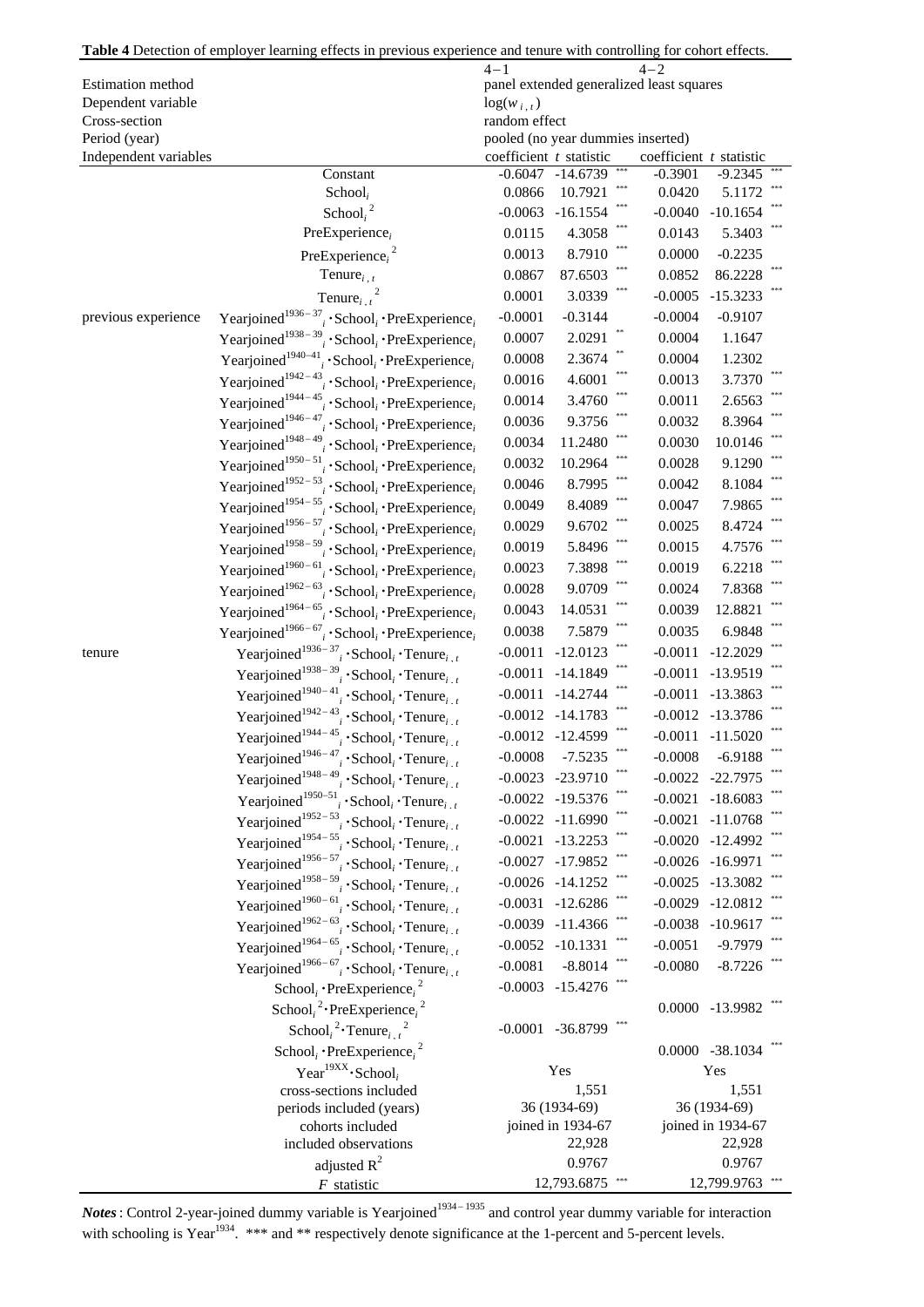|                            |                           |                   |                    | of acceptance as a trainee for in nouse training programs. |                          |                    |                             |                        |                    |
|----------------------------|---------------------------|-------------------|--------------------|------------------------------------------------------------|--------------------------|--------------------|-----------------------------|------------------------|--------------------|
|                            | $5 - 1$                   |                   |                    | $5 - 2$                                                    |                          |                    | $5 - 3$                     |                        |                    |
| <b>Estimation</b> method   | binary probit             |                   |                    | binary probit                                              |                          |                    | binary probit               |                        |                    |
| Dependent variable         | Training $1935-48$        |                   |                    | Training $1939-46$                                         |                          |                    | Training <sup>1946-73</sup> |                        |                    |
| Independent variables      | coefficient $z$ statistic |                   | marginal<br>effect | coefficient $z$ statistic                                  |                          | marginal<br>effect | coefficient $z$ statistic   |                        | marginal<br>effect |
| Constant                   | $-5.5027$                 | $-2.9138$         |                    | $-34.4557$                                                 | $-5.3953$ <sup>***</sup> |                    |                             | $-21.0175 - 20.4493$   |                    |
| Age                        | 0.7384                    | 5.1269            | 0.0009             | 3.2124                                                     | 5.8500                   | 0.0000             | 0.0968                      | 3.0832                 | 0.0034             |
| Age <sup>2</sup>           | $-0.0159$                 | $-4.8545$ ***     |                    | $-0.0821$                                                  | $-5.5880$ ***            |                    | $-0.0029$                   | $-4.5522$ ***          |                    |
| School                     | $-0.8331$                 | $-3.2905$         | $-0.0010$          | 0.5146                                                     | 0.6187                   | 0.0000             | 4.5331                      | 22.8440                | 0.1592             |
| School <sup>2</sup>        | 0.0414                    | $3.1259$ ***      |                    | $-0.0181$                                                  | $-0.4422$                |                    |                             | $-0.2445 -23.7262$ *** |                    |
| PreExperience              | $-0.1676$                 | -4.4759           | $-0.0002$          | $-0.8942$                                                  | $-7.0762$                | 0.0000             |                             | $-0.4530 -37.0305$ *** | $-0.0159$          |
| PreExperience <sup>2</sup> | 0.0077                    | 2.5979 ***        |                    | 0.0721                                                     | $6.5262$ ***             |                    | 0.0203                      | 24.1173 ***            |                    |
| periods included (years)   |                           | $13(1936-48)$     |                    |                                                            | $8(1939-46)$             |                    | $17(1946-62)$               |                        |                    |
| cohorts included           |                           | joined in 1933-48 |                    |                                                            | joined in $1937-46$      |                    |                             | joined in $1944-62$    |                    |
| included observations      |                           |                   | 1,822              |                                                            |                          | 844                |                             |                        | 12,741             |
| Log likelihood             |                           |                   | $-342.6259$        |                                                            |                          | $-137.5664$        |                             |                        | $-2,769.0706$      |
| McFadden $R^2$             |                           |                   | 0.0957             |                                                            |                          | 0.4121             |                             |                        | 0.4700             |
| LR statistic               |                           |                   | 72.4878            | ***                                                        |                          | 192.8855           |                             |                        | 4,911.9308 ***     |

**Table 5** Probability of acceptance as a trainee for in-house training programs.

*Notes*: Marginal effects are calculated by mean values of independent variables. \*\*\* and \*\* respectively denote significance at the 1 and 5-percent levels.